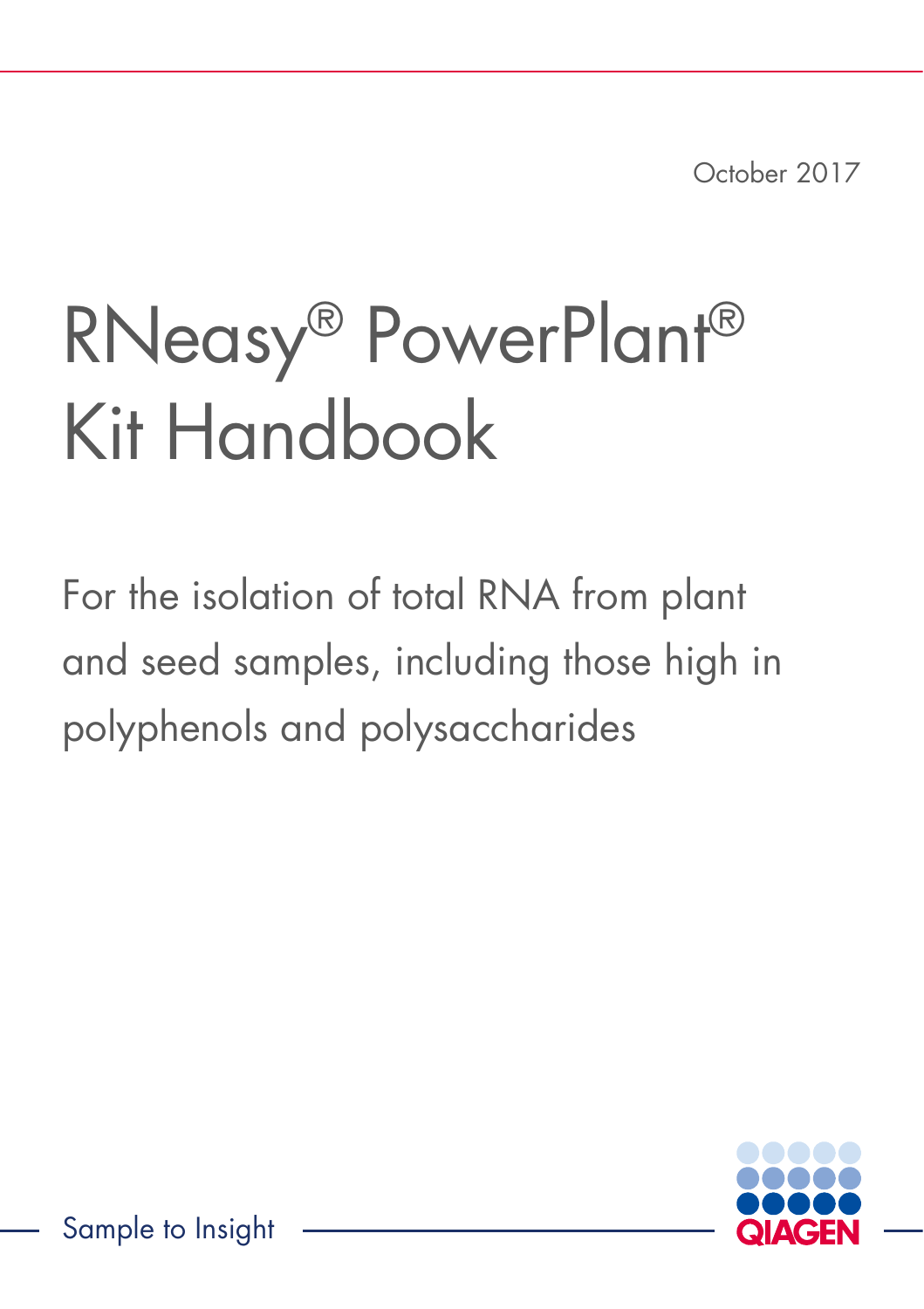### Contents

| $\begin{minipage}[c]{0.9\linewidth} \begin{minipage}[c]{0.9\linewidth} \begin{minipage}[c]{0.9\linewidth} \begin{minipage}[c]{0.9\linewidth} \begin{minipage}[c]{0.9\linewidth} \end{minipage}[c]{0.9\linewidth} \begin{minipage}[c]{0.9\linewidth} \begin{minipage}[c]{0.9\linewidth} \end{minipage}[c]{0.9\linewidth} \end{minipage}[c]{0.9\linewidth} \begin{minipage}[c]{0.9\linewidth} \begin{minipage}[c]{0.9\linewidth} \end{minipage}[c]{0.9\linewidth} \begin{minipage}[c]{0.9\linewidth} \end{minipage}[c]{0$ |
|-------------------------------------------------------------------------------------------------------------------------------------------------------------------------------------------------------------------------------------------------------------------------------------------------------------------------------------------------------------------------------------------------------------------------------------------------------------------------------------------------------------------------|
|                                                                                                                                                                                                                                                                                                                                                                                                                                                                                                                         |
|                                                                                                                                                                                                                                                                                                                                                                                                                                                                                                                         |
|                                                                                                                                                                                                                                                                                                                                                                                                                                                                                                                         |
|                                                                                                                                                                                                                                                                                                                                                                                                                                                                                                                         |
|                                                                                                                                                                                                                                                                                                                                                                                                                                                                                                                         |
|                                                                                                                                                                                                                                                                                                                                                                                                                                                                                                                         |
|                                                                                                                                                                                                                                                                                                                                                                                                                                                                                                                         |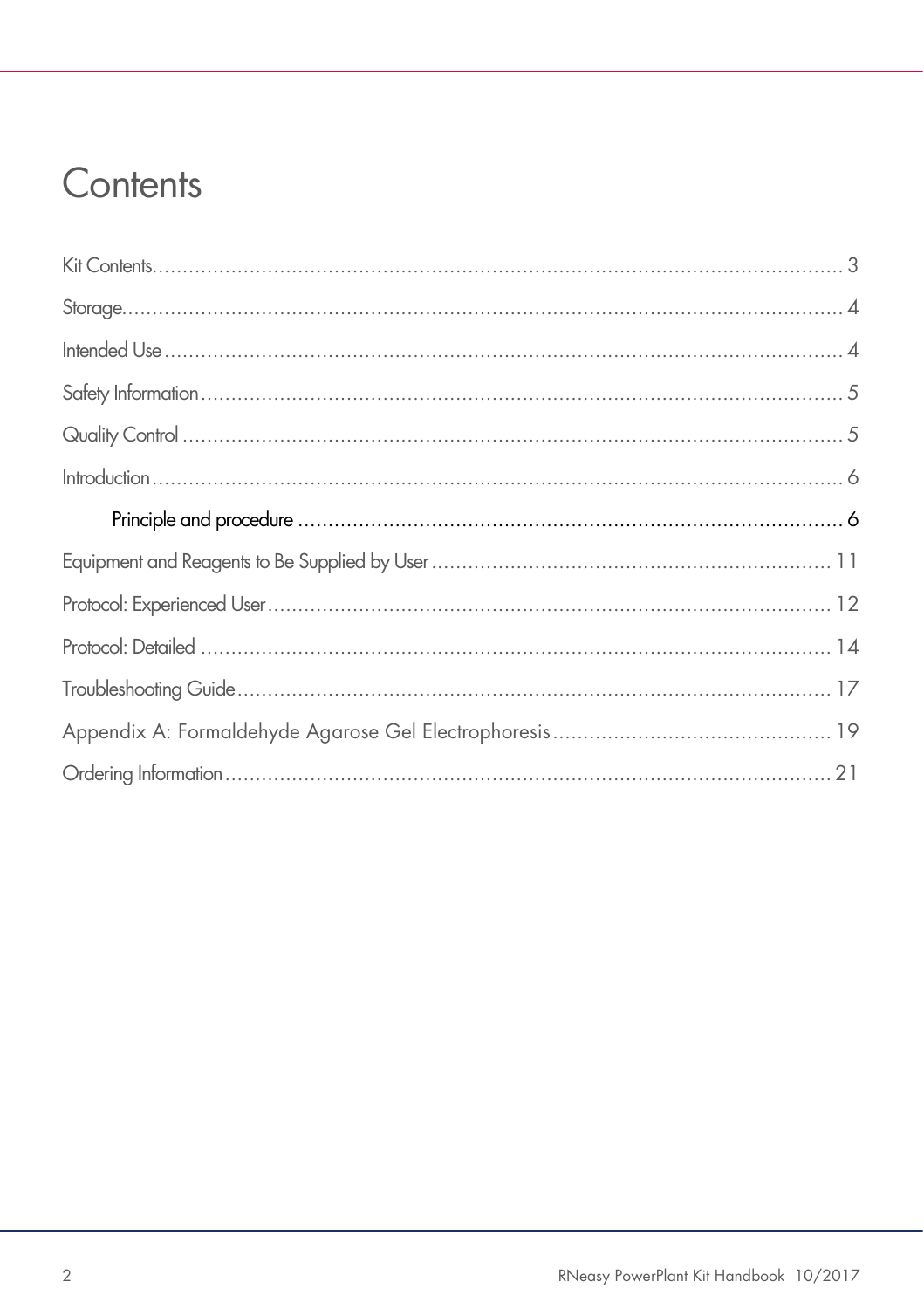### Kit Contents

| <b>RNeasy PowerPlant Kit</b>    | (50)              |
|---------------------------------|-------------------|
| Catalog no.                     | 13500-50          |
| Number of preps                 | 50                |
| PowerBead Tubes, Ceramic 2.8 mm | 50                |
| <b>MB RNA Spin Columns</b>      | 50                |
| Solution MBL                    | $2 \times 25$ ml  |
| Solution IRS                    | $15$ m            |
| Solution PM3                    | 36 ml             |
| Solution PM4                    | $3 \times 24$ ml  |
| Solution PM5                    | 30 ml             |
| <b>RNase-Free Water</b>         | 10 <sub>m</sub>   |
| Phenolic Separation Solution    | $2 \times 1.5$ ml |
| Collection Tubes (2 ml)         | $3 \times 50$     |
| Quick Start Protocol            |                   |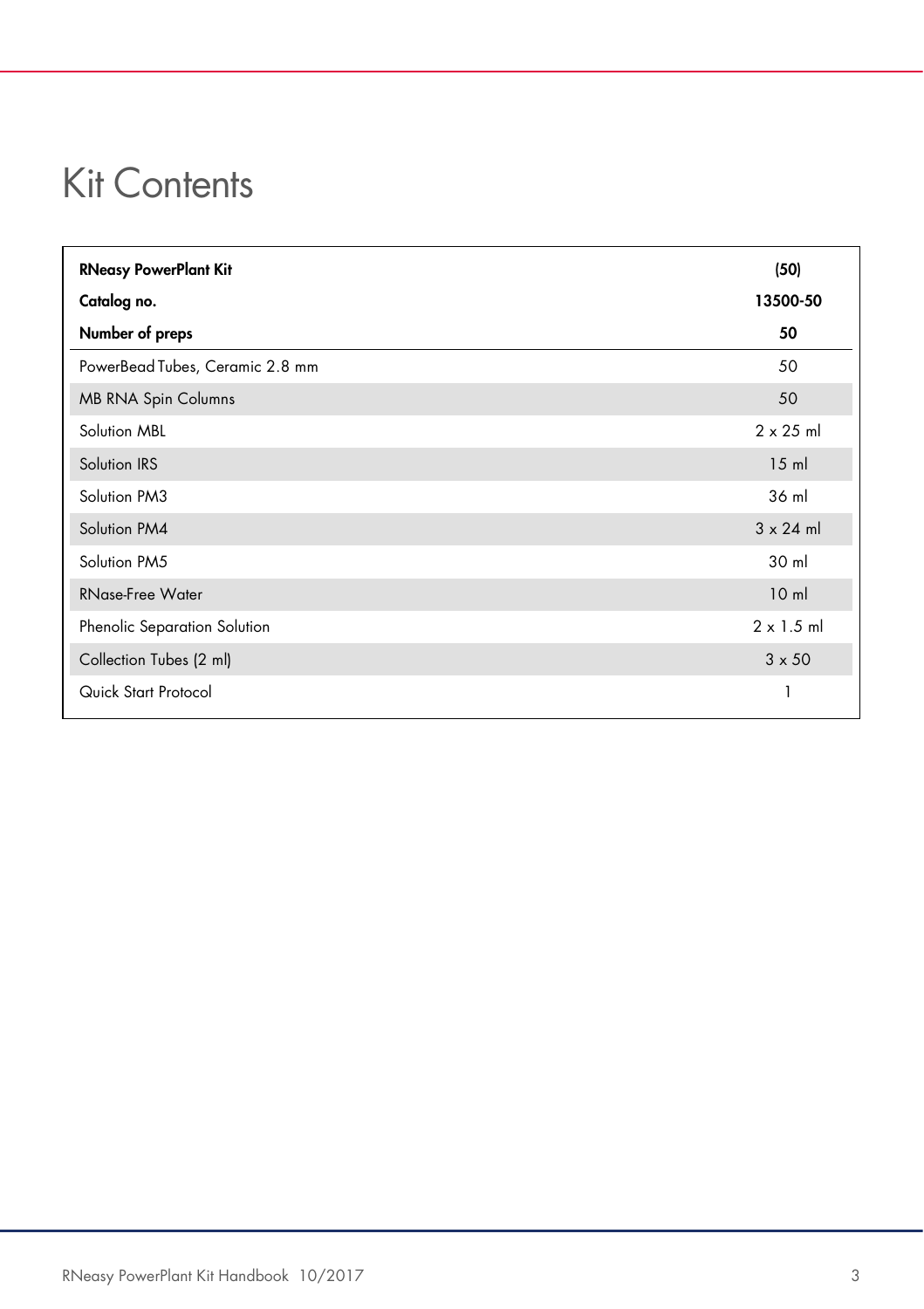### Storage

All components of the RNeasy PowerPlant Kit can be stored at room temperature (15–25°C) until the expiration date printed on the box label.

### Intended Use

All RNeasy products are intended for molecular biology applications. These products are not intended for the diagnosis, prevention or treatment of a disease.

All due care and attention should be exercised in the handling of the products. We recommend all users of QIAGEN products to adhere to the NIH guidelines that have been developed for recombinant DNA experiments, or to other applicable guidelines.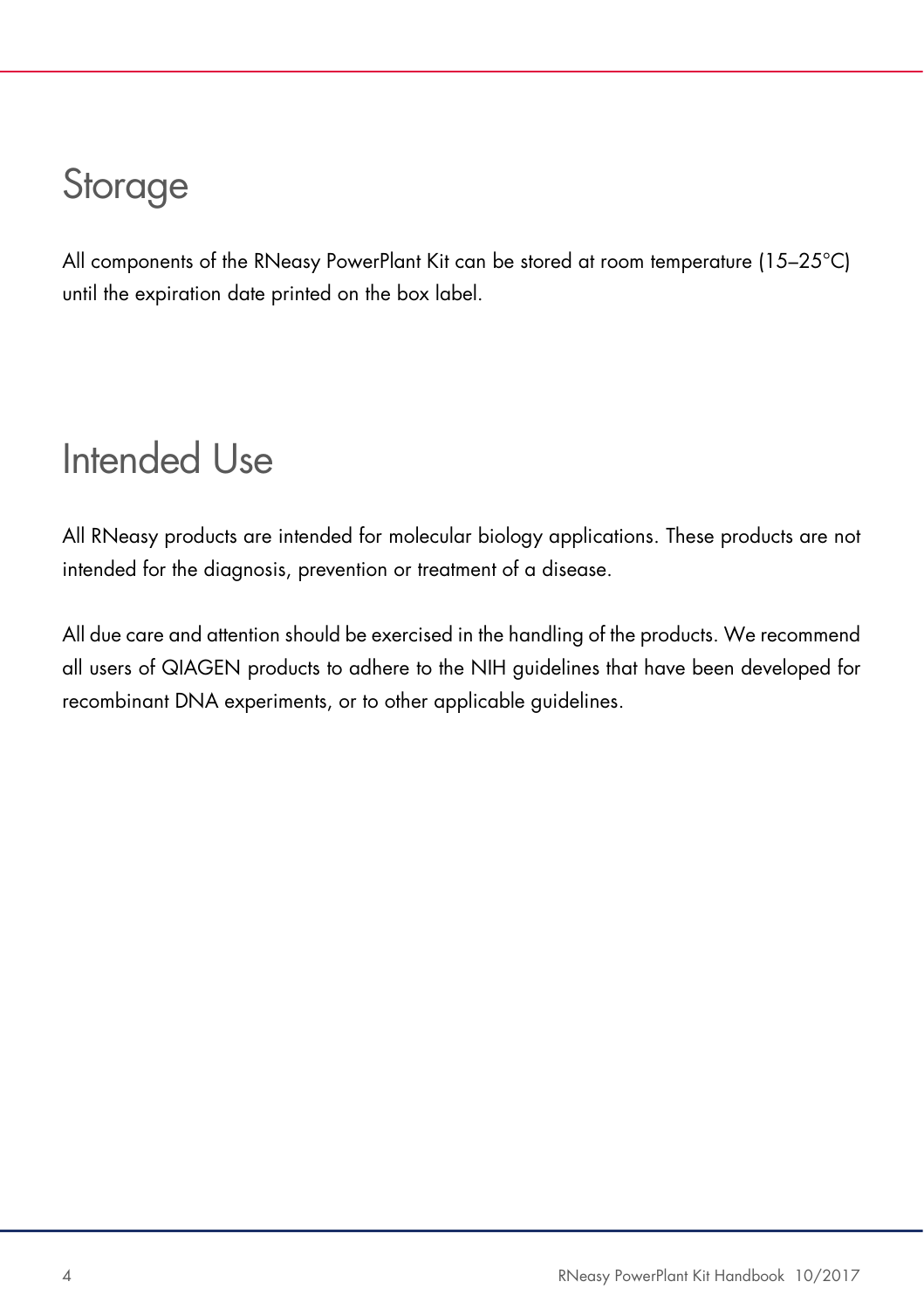### Safety Information

When working with chemicals, always wear a suitable lab coat, disposable gloves and protective goggles. For more information, please consult the appropriate safety data sheets (SDSs). These are available online in convenient and compact PDF format at www.qiagen.com/safety where you can find, view and print the SDS for each QIAGEN kit and kit component.



Solution PM4 and Solution PM5 are flammable.



Solution MBL and Solution PM3 contain guanidine salts, which can form highly reactive compounds when combined with bleach. If liquid containing these buffers is spilt, clean with a suitable laboratory detergent and water. If the spilt liquid contains potentially infectious agents, clean the affected area first with laboratory detergent and water, and then with 1% (v/v) sodium hypochlorite.

### Quality Control

In accordance with QIAGEN's ISO-certified Quality Management System, each lot of RNeasy PowerPlant Kits is tested against predetermined specifications to ensure consistent product quality.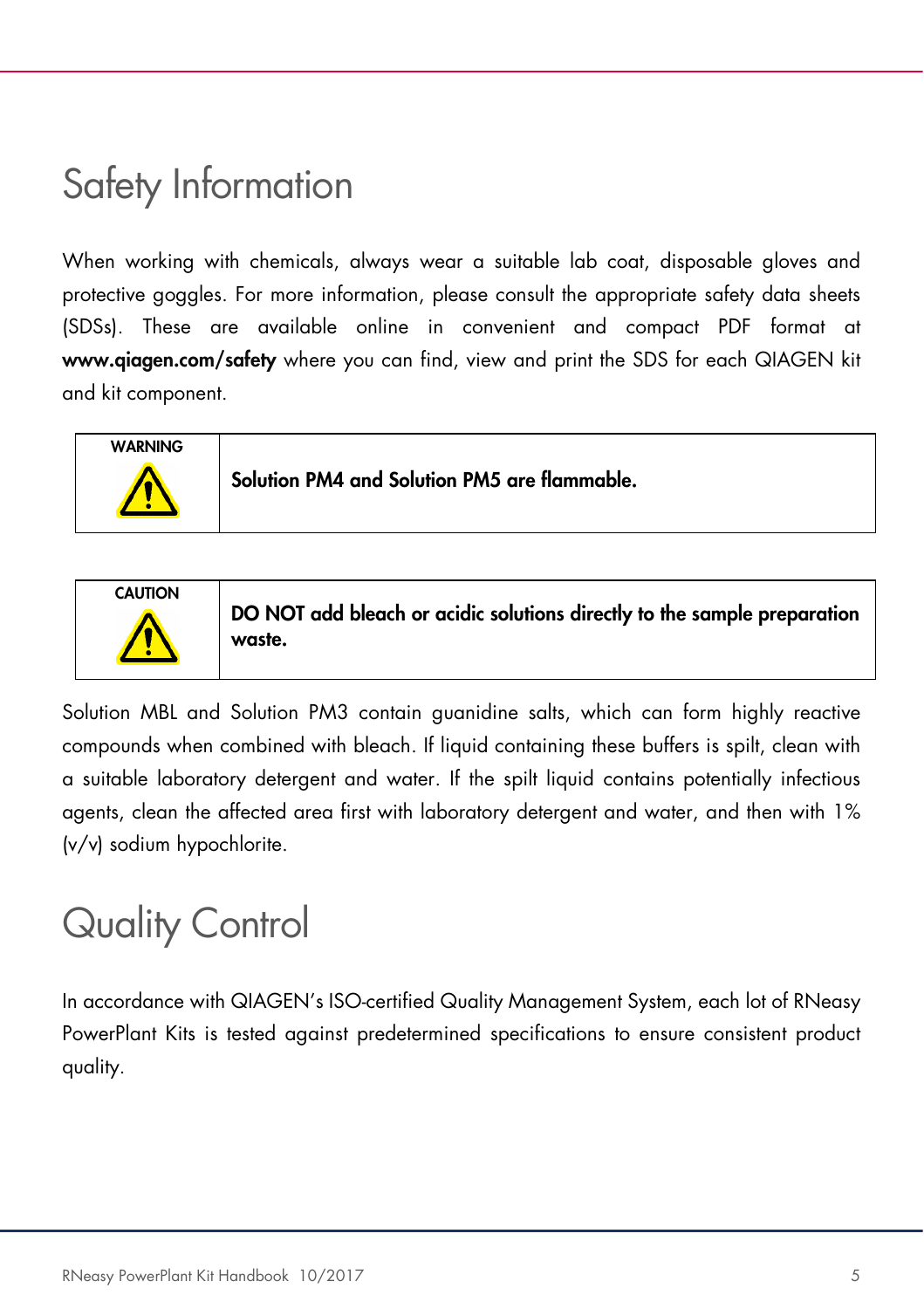### Introduction

The RNeasy PowerPlant Kit is designed to isolate total RNA from up to 50 mg of a wide variety of plant materials, including leaf, root and stem tissues. Contaminants that cause PCR inhibition, such as polysaccharides and polyphenolics, are removed from the lysate before purification of the RNA using our Inhibitor Removal Technology® (IRT) and an optional step using Phenolic Separation Solution. Residual genomic DNA may be removed from the isolated RNA post-elution using the DNase Max® Kit (cat. no. 15200-50).

#### Principle and procedure

Fresh or frozen plant tissues may be homogenized using standard methods, including a high-powered bead beater, such as the PowerLyzer® 24 Homogenizer, a rotor-stator homogenizer or a mortar and pestle with liquid nitrogen. After cell lysis and use of the optional Phenolic Separation Solution, the released RNA is treated with IRT. The inhibitor-free RNA is captured on a silica-membrane spin filter. The RNA bound to the filter is washed to remove contaminants. Finally, the RNA is recovered in certified RNase-Free Water (provided). The eluted RNA is ready for downstream applications..

#### Optimized for homogenization with the PowerLyzer 24 Homogenizer

The RNeasy PowerPlant Kit may be used with a vortex or high-velocity bead beater, such as the PowerLyzer 24 Homogenizer. The PowerLyzer 24 Homogenizer is suitable for fast homogenization of plant materials including stems, roots, seeds or difficult leaf tissue without the need of liquid nitrogen grinding.

The PowerLyzer 24 Homogenizer is a highly efficient bead beating system that allows for optimal RNA extraction from a variety of plant tissues. The instrument's velocity and proprietary motion combine to provide the fastest homogenization time possible, minimizing the time spent processing samples. The programmable display allows for hands-free, walk-away extraction with up to ten cycles of bead beating for as long as 5 minutes per cycle. This kit provides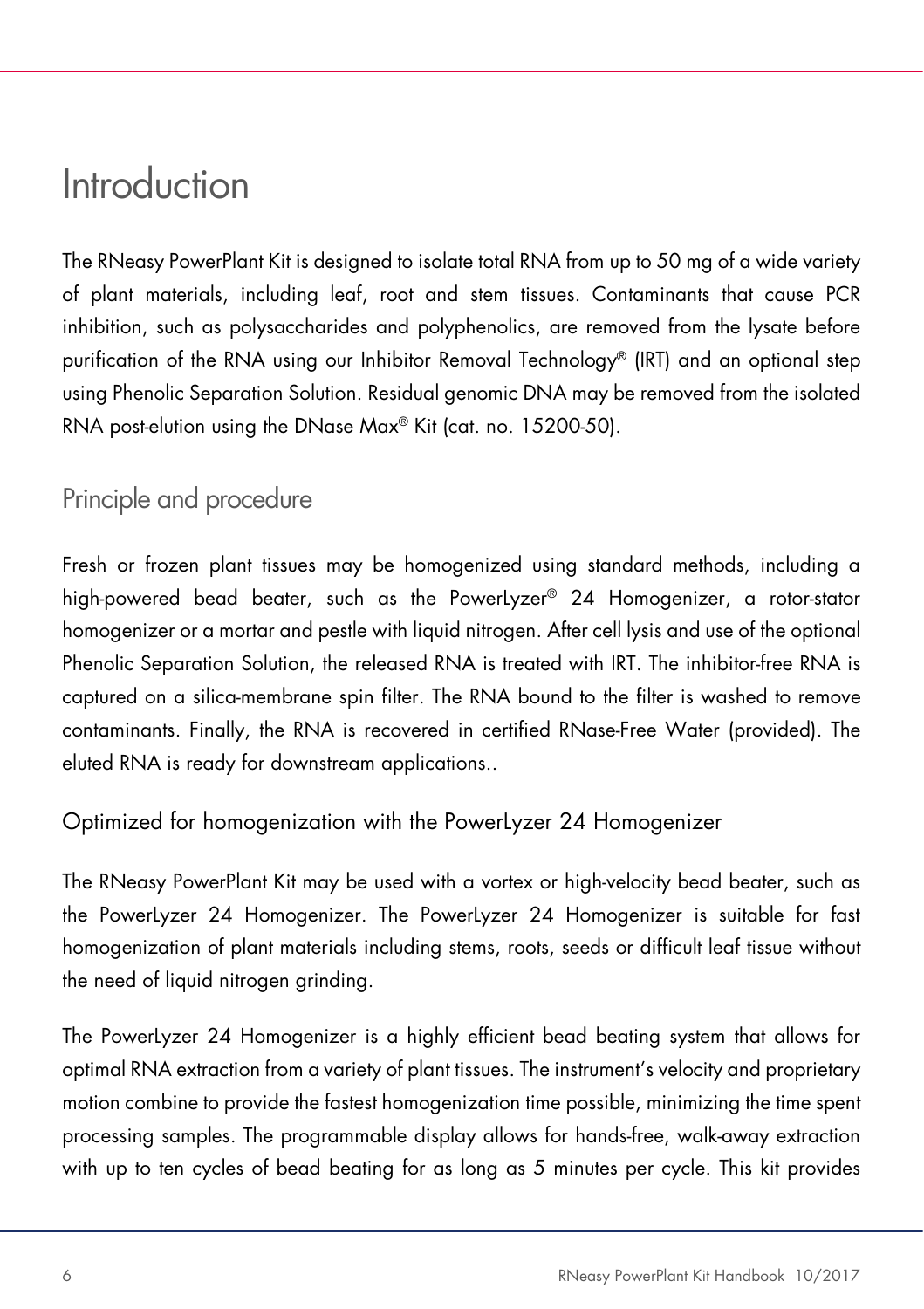PowerBead Tubes prefilled with 2.38 mm ceramic beads for homogenizing plant tissue for optimal RNA isolation. Alternative pre-filled bead tube options are available for additional applications. Please contact QIAGEN Technical Service at **support.giagen.com** for details.

To isolate RNA from plant tissues using the RNeasy PowerPlant Kit and the PowerLyzer 24 Homogenizer, please refer to guidelines for getting started in Step 3 of the protocols on page12 or on page14.

Using the RNeasy PowerPlant Kit with other homogenizers

To isolate RNA using the RNeasy PowerPlant Kit with FastPrep® or Precellys® homogenizers, use the conversion chart shown in Table 1 (page 8) to adapt your current protocol. However, due to the highly efficient motion of beads in the PowerLyzer 24 Homogenizer, fewer cycles are required to generate the same effect using it compared to other homogenizers. You may want to perform extractions using the PowerLyzer 24 Homogenizer at the equivalent speed and number of cycles as your current instrument and then compare the results to those obtained using less time or lower speeds to determine which settings give the best results.

Phenolic Separation Solution

For plant samples high in polyphenolic compounds, we recommend adding the Phenolic Separation Solution. This solution prevents loss of nucleic acids by preventing their irreversible binding to phenolics, which are removed by IRT. Not all plant samples require the addition of the Phenolic Separation Solution. Examples of plant tissues that require the addition includes pine and grape leaf. If you are unsure of the phenolic content of your samples, evaluate the RNA recovery with and without using the Phenolic Separation Solution to determine the optimal protocol.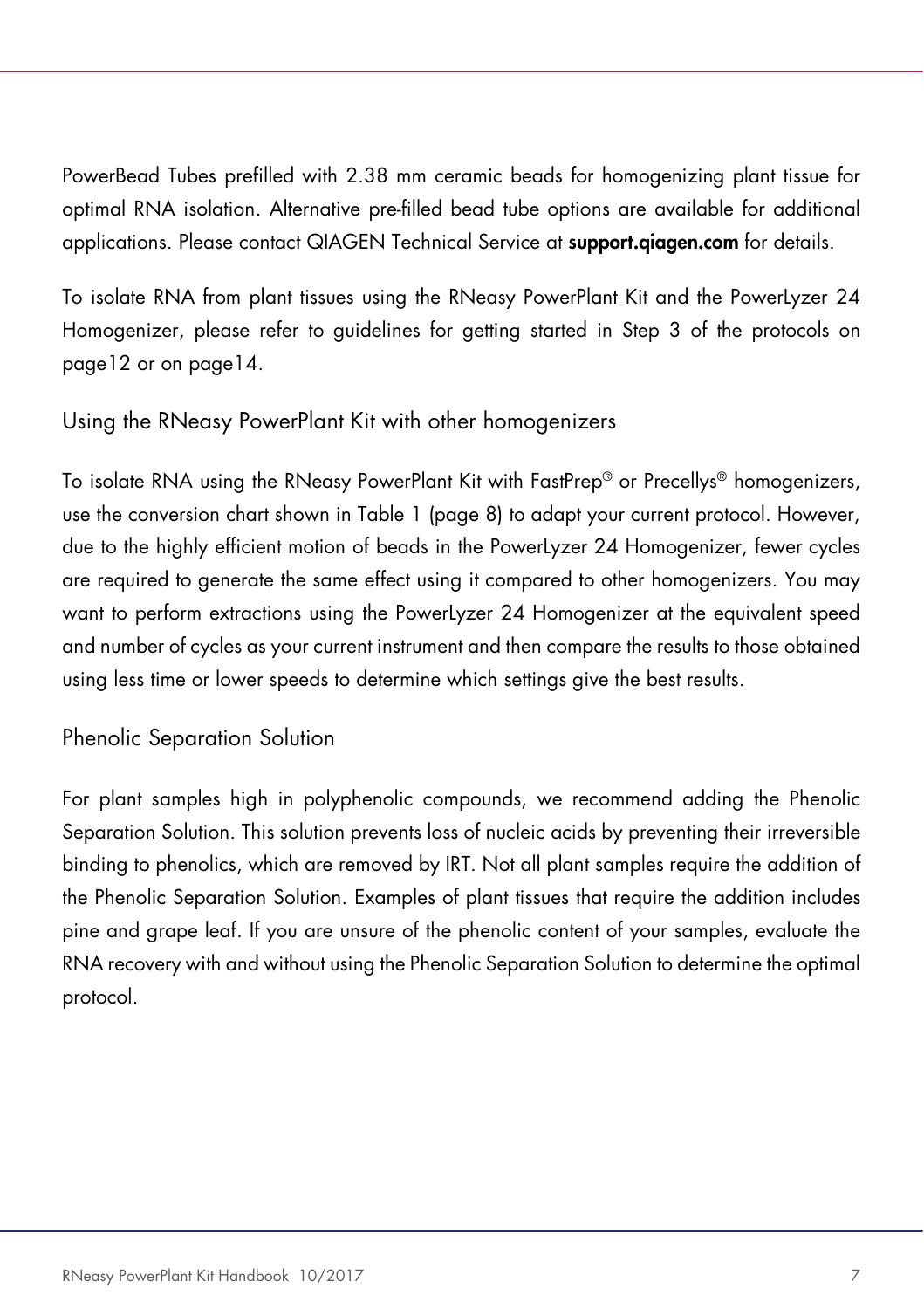| PowerLyzer 24 Homogenizer (rpm) | FastPrep 24 (m/s) | Precellys 24 (rpm) |
|---------------------------------|-------------------|--------------------|
| 2500                            | $\pmb{4}$         | 5000               |
| 2600                            |                   | 5200               |
| 2700                            |                   | 5400               |
| 2800                            | 4.5               | 5600               |
| 2900                            | -                 | 5800               |
| 3000                            |                   | 6000               |
| 3100                            | 5                 | 6200               |
| 3200                            |                   | 6400               |
| 3300                            |                   | 6600               |
| 3400                            | $5.5$             | 6800               |
| 3500                            | -                 |                    |
| 3600                            |                   |                    |
| 3700                            | 6                 |                    |
| 3800                            |                   |                    |
| 3900                            |                   |                    |
| 4000                            | 6.5               |                    |

Table 1. Conversion chart to use the RNeasy PowerPlant Kit with FastPrep or Precellys homogenizers

Note: Settings equivalent to slower than 2500 rpm or faster than 4000 rpm on the PowerLyzer 24 Homogenizer are not obtainable with FastPrep or Precellys homogenizers.

Average RNA yields from various samples

RNA yields from plant tissues can vary considerably based on the age and type of tissue and how the samples were stored. Table 2 (page 9) lists estimated RNA yields from a variety of fresh plant samples evaluated using the RNeasy PowerPlant Kit.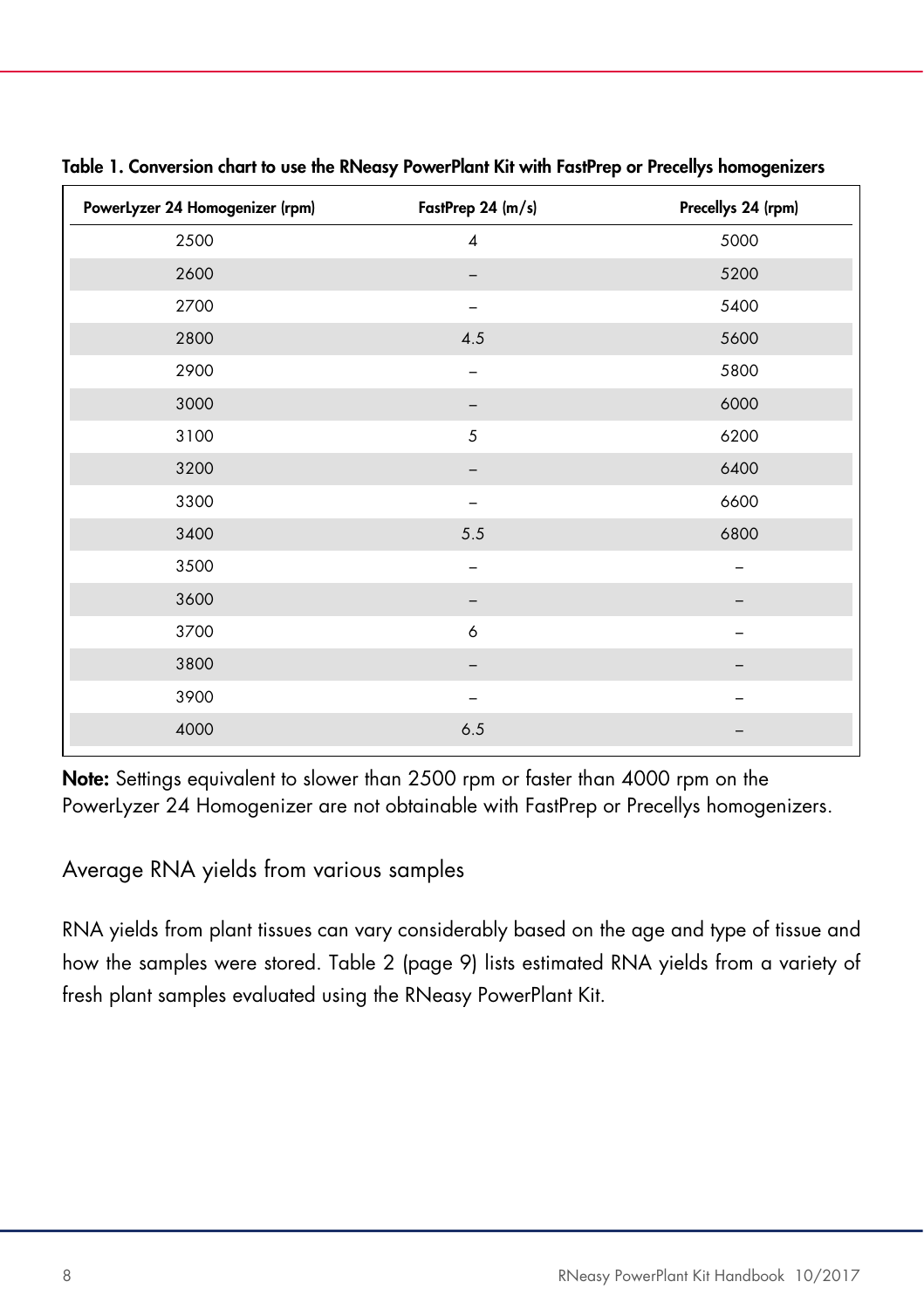| <b>Plant sample</b> | RNA yield (from 50 mg of sample) | <b>Phenolic Separation Solution (PSS)</b> |
|---------------------|----------------------------------|-------------------------------------------|
| Strawberry leaf     | $8 - 14$ $\mu$ g                 | $\ddot{}$                                 |
| Tomato stem         | $12 - 20$ $\mu$ g                | $\ddot{}$                                 |
| Tomato leaf         | $12 - 15$ $\mu$ g                | $+/-$                                     |
| Cotton leaf         | $8 - 13$ $\mu$ g                 |                                           |
| Cotton seed         | $40 - 50$ $\mu$ g                |                                           |
| Grass leaf          | $20 - 30$ $\mu$ g                | $\ddot{}$                                 |
| Pine needle         | $20 - 25$ $\mu$ g                | $\ddot{}$                                 |
| Mint leaf           | $5-7$ $\mu$ g                    |                                           |
| Coffee leaf         | $3 - 7$ $\mu$ g                  | $+/-$                                     |

Table 2. Estimated RNA yields from plant samples using the RNeasy PowerPlant Kit

Note: Positive (+) yields were improved with the addition of PSS; negative (-) yields were reduced with the addition of PSS; +/– yields were the same with or without PSS.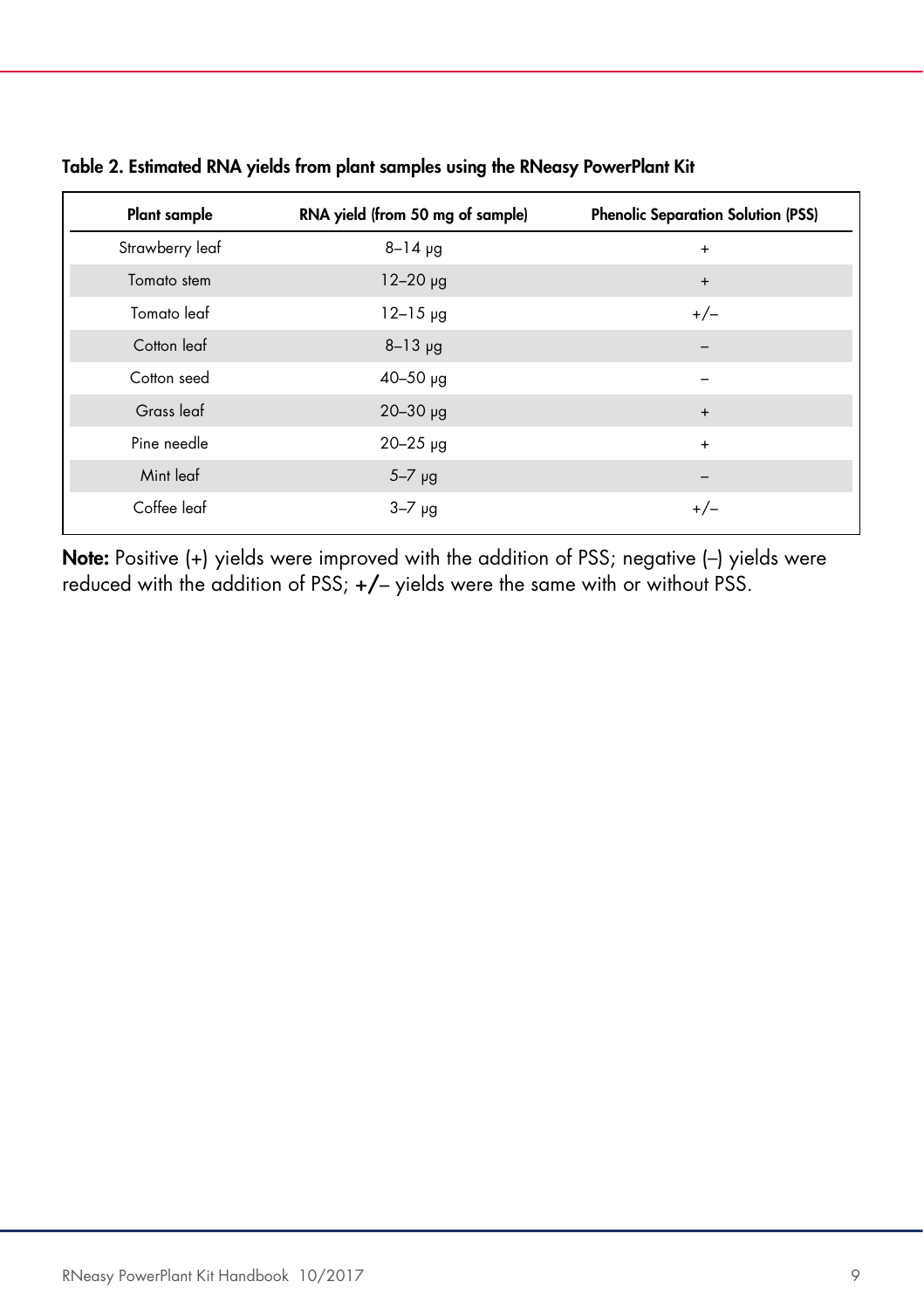

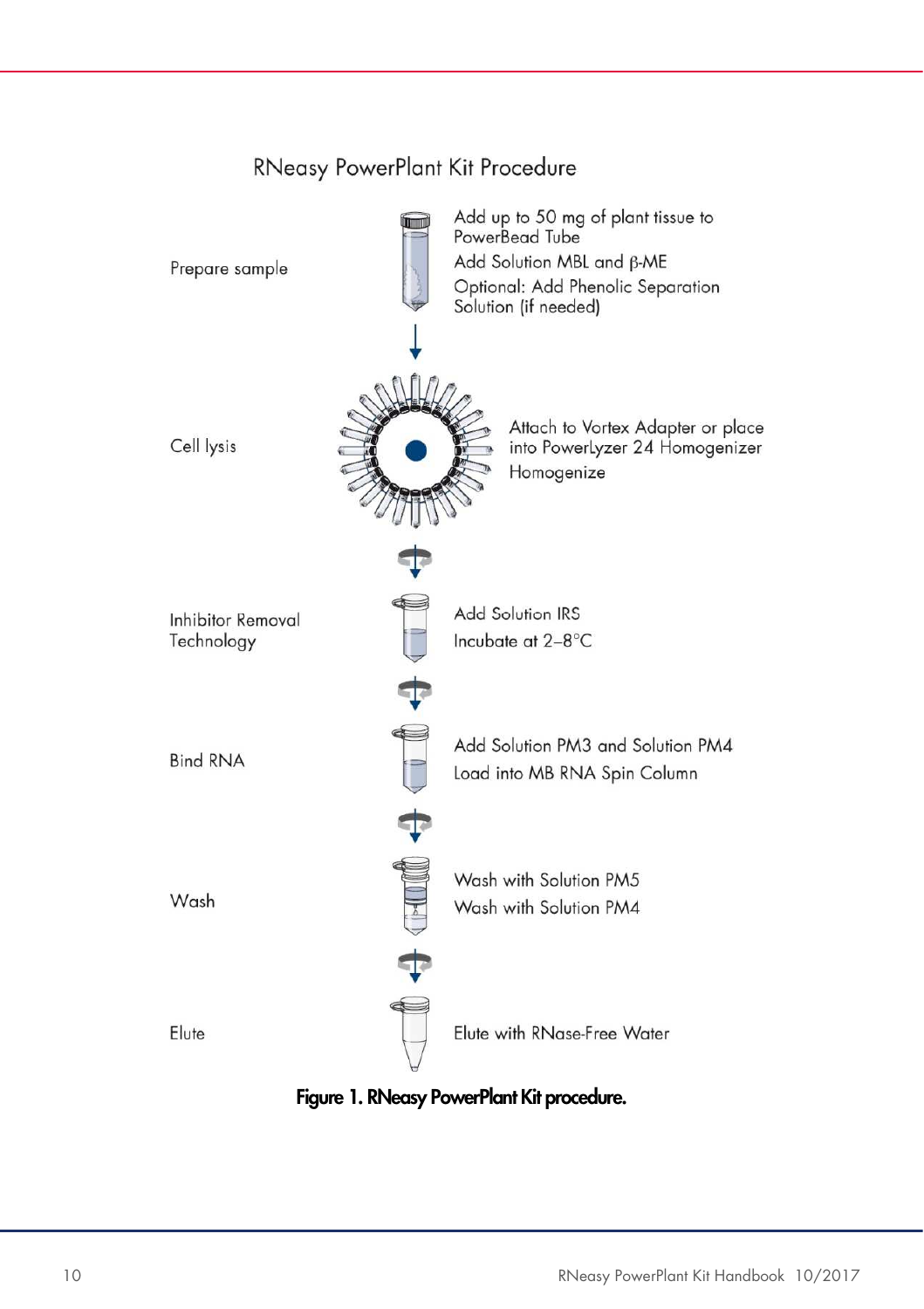### Equipment and Reagents to Be Supplied by User

When working with chemicals, **always** wear a suitable lab coat, disposable gloves and protective goggles. For more information, consult the appropriate safety data sheets (SDSs) available from the product supplier.

- Microcentrifuge (up to  $16,000 \times g$ )
- **•** PowerLyzer 24 Homogenizer or another bead homogenizer
- Pipette (50–600 µl)
- Vortex-Genie<sup>®</sup> 2
- Vortex Adapter for vortexing 1.7 or 2 ml tubes (cat. no. 13000-V1-24)
- β-mercaptoethanol (β-ME)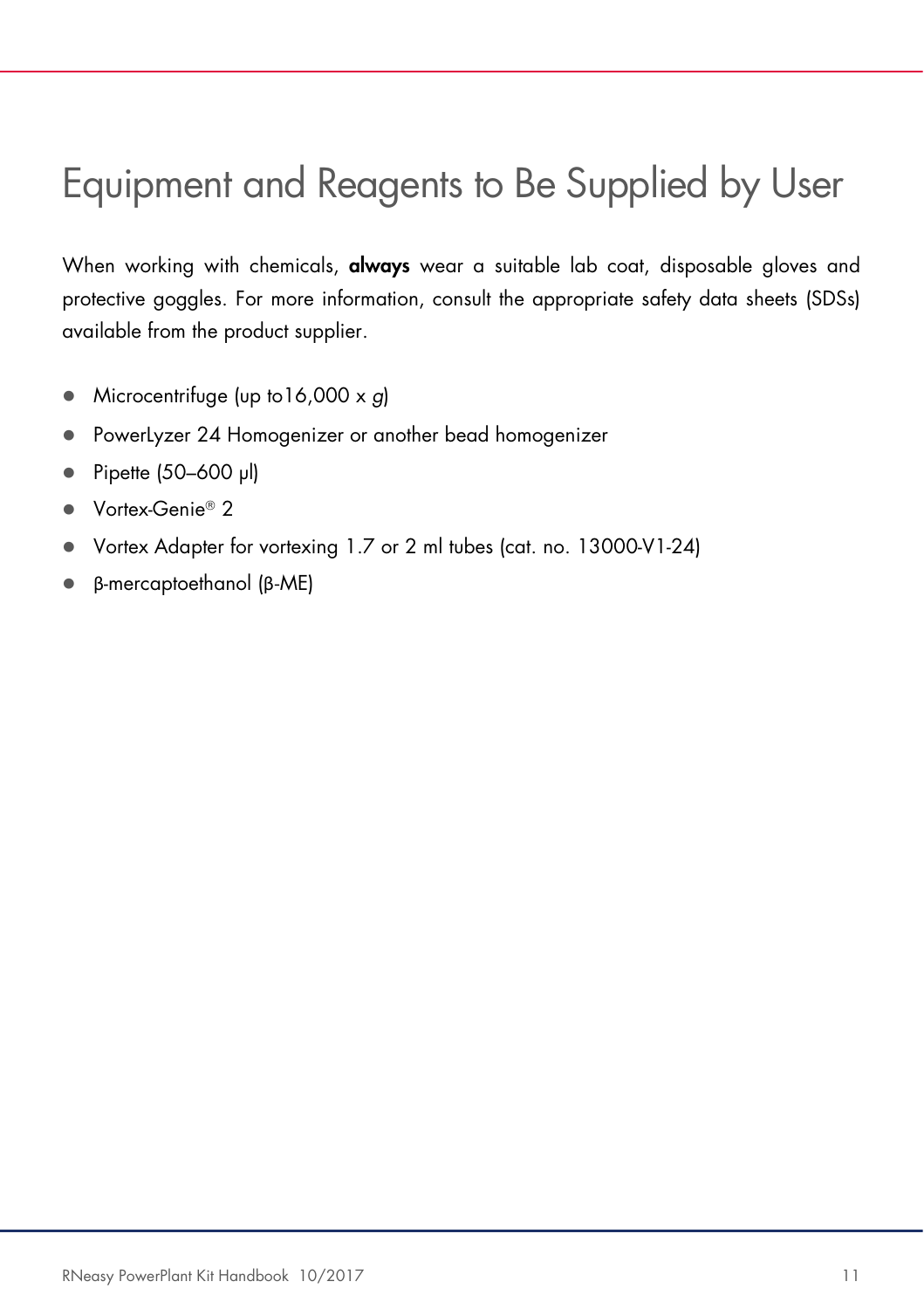### Protocol: Experienced User

#### Notes before starting

- Solution MBL must be warmed at 55°C for 5–10 minutes to dissolve precipitates prior to use. Use Solution MBL while still warm.
- Add the appropriate amount of β-mercaptoethanol (β-ME) to Solution MBL to produce a final concentration of 10 µl/ml of MBL/β-ME. For each prep, 600 µl of MBL/β-ME will be needed. Alternatively, add 594 µl of MBL/6 µl of β-ME directly to each bead tube.

#### Procedure

- 1. Place up to 50 mg of plant sample into a 2 ml PowerBead Tube (provided). Note: We recommended cutting samples into smaller pieces before weighing/loading.
- 2. Add 600 µl of Solution MBL/β-ME to the PowerBead Tube. You may prepare Solution MBL/β-ME in advance or add 594 µl of MBL and 6 µl of β-ME to each bead tube. Note: If sample is high in phenolics and you are using the Phenolic Separation Solution, reduce Solution MBL/β-ME to 550 µl and add 50 µl of the Phenolic Separation Solution.
- 3. For the highest yields of RNA, a high-powered bead beater is recommended.
	- A. On the PowerLyzer 24 Homogenizer, we recommend a starting setting of 1 cycle at 4200 rpm for 45 s for leaf tissue and seeds.
	- B. You may also homogenize using a Vortex Genie 2 and Vortex Adapter (cat. no. 13000-V1-24) for soft leaf tissue only. Set vortex on full speed for 10 min.
- 4. Centrifuge at 13,000 x g for 2 min at room temperature.
- 5. Transfer all the supernatant to a clean 2 ml Collection Tube (provided). Expect between 500 to 600 µl of lysate.
- 6. Add 150 µl of Solution IRS and vortex briefly to mix. Incubate at 2–8°C for 5 min. Note: For plant samples that still contain PCR inhibitors after RNA purification, try adding up to 200 µl of Solution IRS.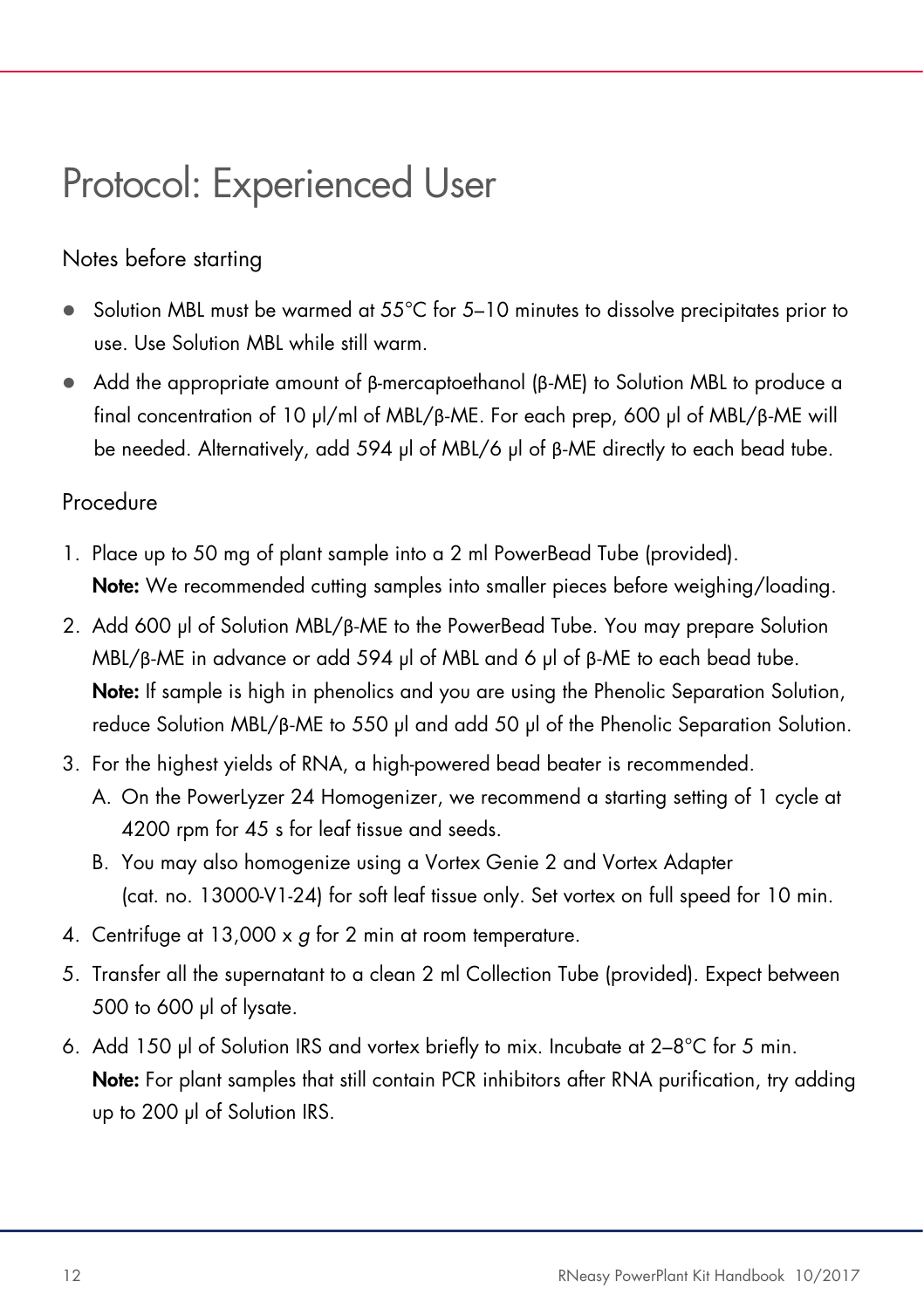- 7. Centrifuge the tubes at  $13,000 \times g$  for 2 min. Avoiding the pellet, transfer the supernatant to a clean 2 ml Collection Tube. Transfer no more than 650 µl at this step.
- 8. Add 650 µl of Solution PM3 and 650 µl of Solution PM4. Vortex briefly to mix. Note: To purify small RNAs, such as microRNAs and siRNAs, transfer the lysate to a larger tube to accommodate the higher volume (2.6 ml), and add an additional 650 µl of 100% ethanol. You will need to supply the 100% ethanol.
- 9. Load 650 µl of supernatant onto an MB RNA Spin Column and centrifuge at 13,000 x g for 1 min. Discard the flow-through and place the Spin Column back into the 2 ml Collection Tube. Repeat until all the supernatant has been loaded onto the Spin Column. Note: A total of three loads for each sample processed are required (four loads if an additional volume of 100% ethanol is added for the miRNA and siRNA protocol).
- 10. Shake to mix Solution PM5. Add 600 µl of Solution PM5 to the MB RNA Spin Column and centrifuge at  $13,000 \times q$  for 1 min. Optional: If the RNase-Free DNase Set (cat. no. 79254) was purchased separately, it should be incorporated after step 10.
- 11. Discard the flow-through, place the MB RNA Spin Column back into the 2 ml Collection Tube and add 600 µl of Solution PM4. Centrifuge at  $13,000 \times g$  for 1 min.
- 12. Discard the flow-through and centrifuge again at  $16,000 \times g$  for 2 min.
- 13. Place the MB RNA Spin Column filter into a clean 2 ml Collection Tube.
- 14. Add 50–100 µl of RNase-Free Water (provided) to the center of the white Spin Column membrane. Incubate at room temperature for 1 min. Note: Eluting with 100 µl of RNase-Free Water will maximize RNA yield. For more concentrated RNA, a minimum of 50 µl of RNase-Free Water can be used.
- 15. Centrifuge at 13,000 x g for 1 min. Discard the MB RNA Spin Column. The RNA is now ready for downstream applications and may be stored at –65° to –90°C.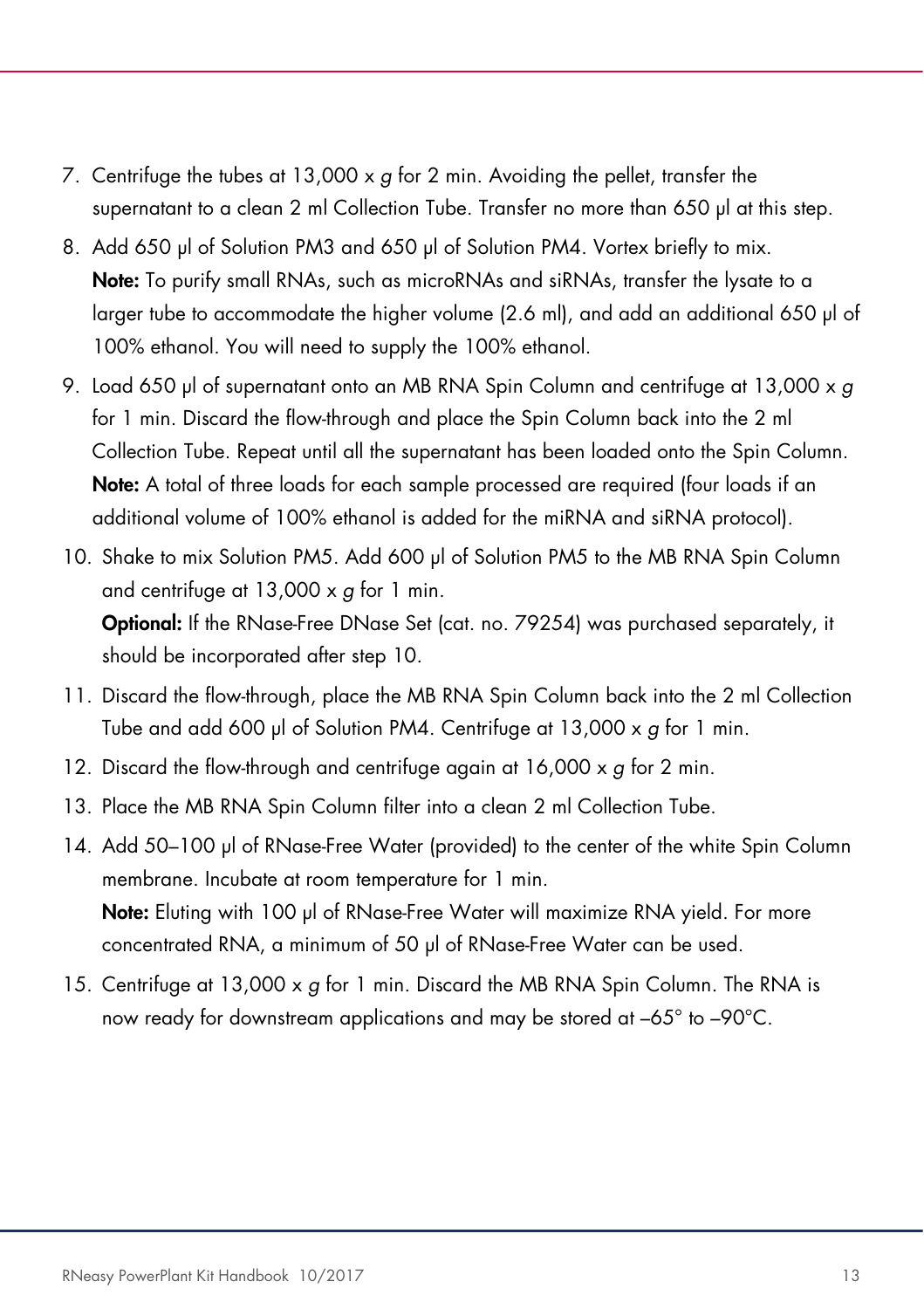### Protocol: Detailed

#### Notes before starting

- Solution MBL must be warmed at 55°C for 5–10 minutes to dissolve precipitates prior to use. Use Solution MBL while still warm.
- Add the appropriate amount of β-mercaptoethanol (β-ME) to Solution MBL to produce a final concentration of 10 µl/ml of MBL/β-ME. For each prep, 600 µl of MBL/β-ME will be needed. Alternatively, add 594 µl of MBL/6 µl of β-ME directly to each bead tube.

#### Procedure

- 1. Place up to 50 mg of plant sample into a 2 ml PowerBead Tube (provided). Note: We recommended cutting samples into smaller pieces before weighing/loading.
- 2. Add 600 µl of Solution MBL/β-ME to the PowerBead Tube. You may prepare Solution MBL/β-ME in advance or add 594 µl of MBL and 6 µl of β-ME to each bead tube. Note: If sample is high in phenolics and you are using the Phenolic Separation Solution, reduce Solution MBL/β-ME to 550 µl and add 50 µl of the Phenolic Separation Solution. Note: Solution MBL is an RNA lysis buffer that protects RNA during homogenization and provides the buffer conditions required for IRT. β-ME is used as an additional RNase inhibitor to fully protect the RNA during the initial steps.

Note: Phenolic Separation Solution (PSS) prevents cross-linking of nucleic acids to oxidized phenolic compounds which are removed by IRT. Not all samples require PSS. Table 2 on page 9 lists some samples for which PSS might increase RNA yields.

3. For the highest yields of RNA, a high-powered bead beater is recommended. A. On the PowerLyzer 24 Homogenizer, we recommend a starting setting of 1 cycle at 4200 rpm for 45 s for leaf tissue and seeds.

B. You may also homogenize using a Vortex Genie 2 and Vortex Adapter (cat. no. 13000-V1-24) for soft leaf tissue only. Set vortex on full speed for 10 min. Note: Rapid and efficient homogenization is critical to purify high-quality RNA. For the highest yields, we recommend using the PowerLyzer 24 Homogenizer, which quickly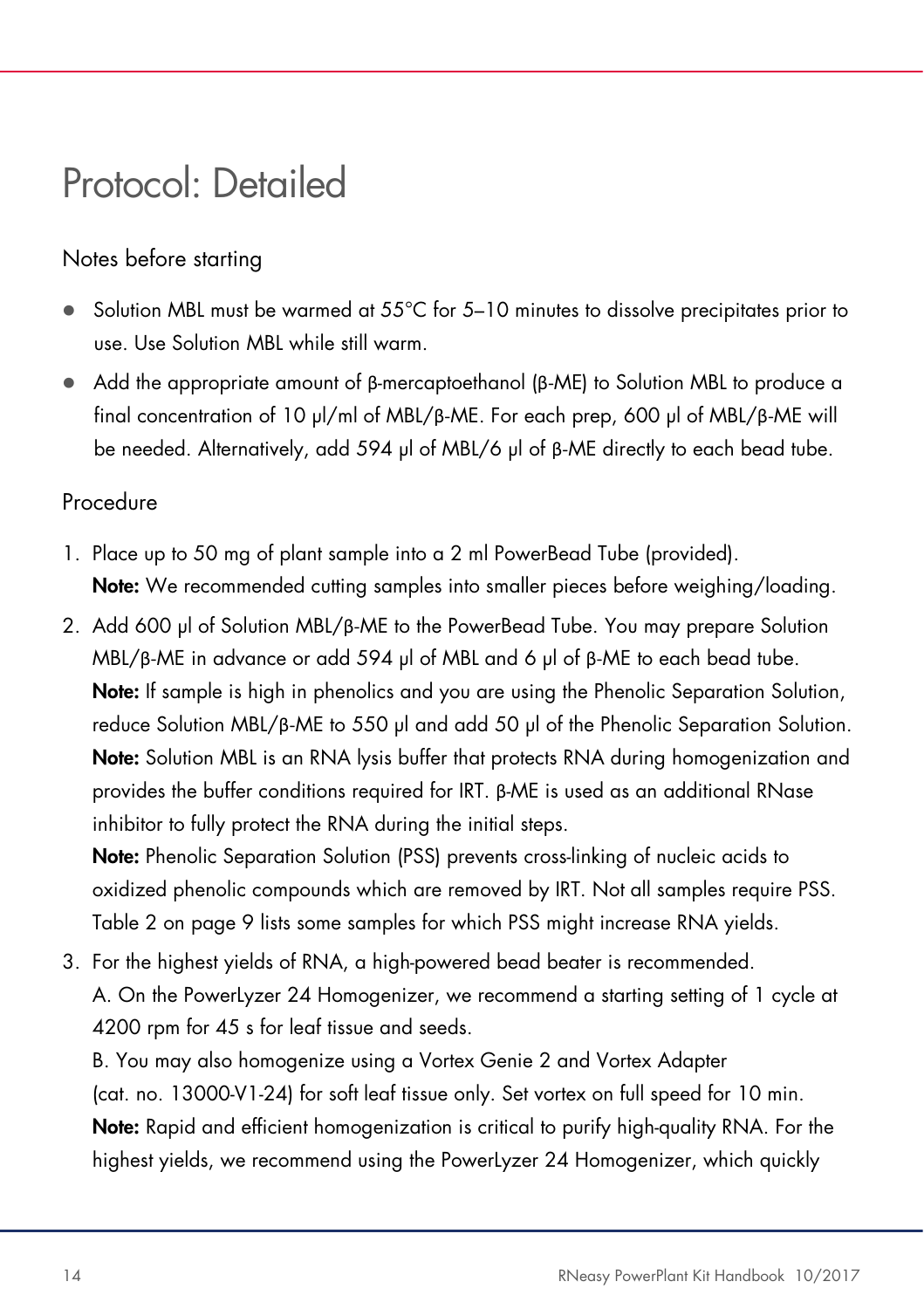pulverizes the sample and breaks genomic DNA. Using the Vortex Genie 2 and a Vortex Adapter is suitable for soft leaf tissue.

- 4. Centrifuge at 13,000 x g for 2 min at room temperature. Note: Centrifugation clears the lysate of any remaining particulates before the next step.
- 5. Transfer all the supernatant to a clean 2 ml Collection Tube (provided). Expect between 500 to 600 µl of lysate.
- 6. Add 150 µl of Solution IRS and vortex briefly to mix. Incubate at 2–8°C for 5 min. Note: For plant samples that still contain PCR inhibitors after RNA purification, try adding up to 200 µl of Solution IRS.

Note: Solution IRS has IRT, which removes inhibiting compounds, such as polyphenolics and carbohydrates from the lysate.

- 7. Centrifuge the tubes at 13,000 x g for 2 min. Avoiding the pellet, transfer the supernatant to a clean 2 ml Collection Tube. Transfer no more than 650 µl at this step.
- 8. Add 650 µl of Solution PM3 and 650 µl of Solution PM4. Vortex briefly to mix. Note: To purify small RNAs, such as microRNAs and siRNAs, transfer the lysate to a larger tube to accommodate the higher volume (2.6 ml), and add an additional 650 µl of 100% ethanol. You will need to supply the 100% ethanol.

Note: Solution PM3 contains binding salts necessary to capture RNA on the MB RNA Spin Column membrane. Solution PM4 is 100% ethanol. Equal volumes of Solutions PM3 and PM4 are added for optimal binding of both rRNA and mRNA.

- 9. Load 650 µl of supernatant onto an MB RNA Spin Column and centrifuge at 13,000  $\times g$ for 1 min. Discard the flow-through and place the Spin Column back into the 2 ml Collection Tube. Repeat until all the supernatant has been loaded onto the Spin Column. Note: A total of three loads for each sample processed are required (four loads if an additional volume of 100% ethanol is added for the miRNA and siRNA protocol). Note: RNA is bound to the MB RNA Spin Column membrane. Salts and any remaining impurities from the plant material flow through.
- 10. Shake to mix Solution PM5. Add 600 µl of Solution PM5 to the MB RNA Spin Column and centrifuge at  $13,000 \times g$  for 1 min.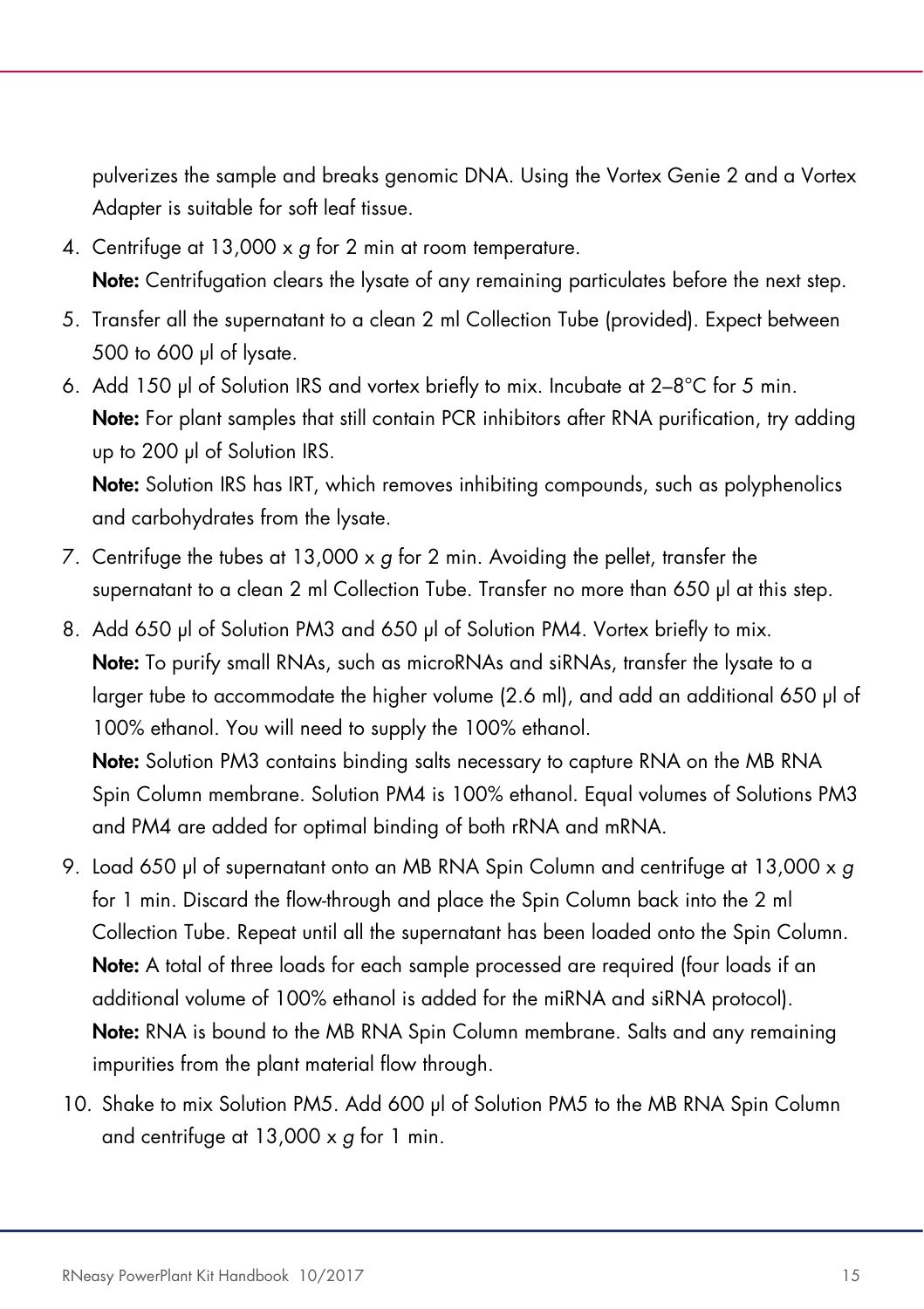Optional: If the RNase-Free DNase Set (cat. no. 79254) was purchased separately, it should be incorporated after step 10.

Note: Solution PM5 is a wash buffer and removes the salts in Solution PM3 from the MB RNA Spin Column filter membrane in preparation for the DNase digest in the next step

- 11. Discard the flow-through, place the MB RNA Spin Column back into the 2 ml Collection Tube and add 600 µl of Solution PM4. Centrifuge at 13,000 x g for 1 min. Note: Solution PM4 is 100% ethanol and is used to completely flush the MB RNA Spin Column filter membrane of any remaining salts. Solution PM4 evaporates quickly and prepares the membrane for elution.
- 12. Discard the flow-through and centrifuge again at 16,000 x q for 2 min. Note: This final spin is to completely dry the MB RNA Spin Column filter membrane and remove all traces of ethanol before the elution step.
- 13. Place the MB RNA Spin Column filter into a clean 2 ml Collection Tube.
- 14. Add 50–100 µl of RNase-Free Water (provided) to the center of the white MB RNA Spin Column membrane. Incubate at room temperature for 1 min. Note: Eluting with 100 µl of RNase-Free Water will maximize RNA yield. For more concentrated RNA, a minimum of 50 µl of RNase-Free Water can be used.
- 15. Centrifuge at 13,000 x g for 1 min. Discard the MB RNA Spin Column. The RNA is now ready for downstream applications and may be stored at –65° to –90°C.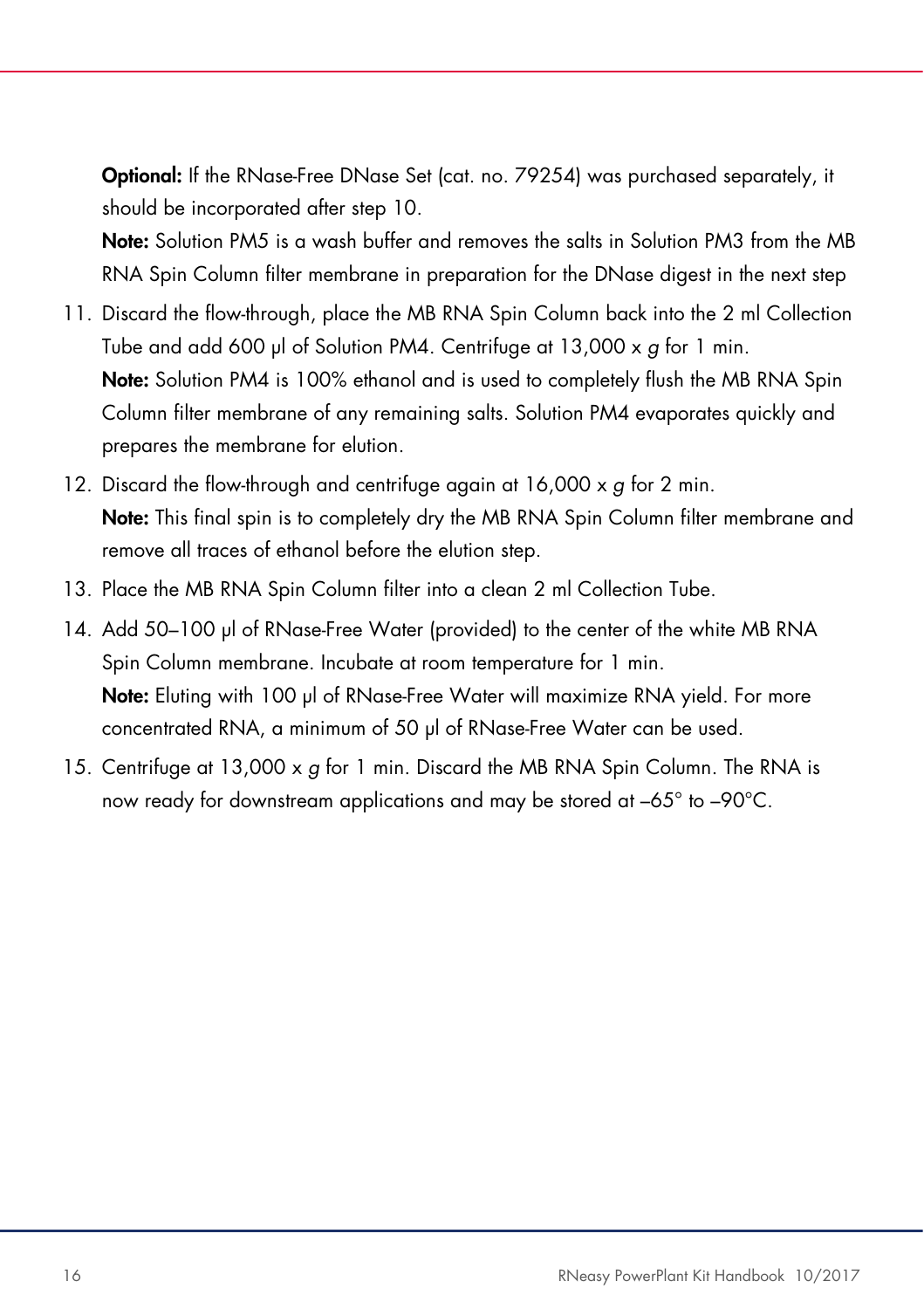### Troubleshooting Guide

This troubleshooting guide may be helpful in solving any problems that may arise. For more information, see also the Frequently Asked Questions page at our Technical Support Center: www.qiagen.com/FAQ/FAQList.aspx. The scientists in QIAGEN Technical Services are always happy to answer any questions you may have about either the information and/or protocols in this handbook or sample and assay technologies. For contact information, visit www.qiagen.com.

Comments and suggestions

|     |                                              | comments and suggesnons                                                                                                                                                                                                                                                                                                                                                                                                                                                                                                                                                     |
|-----|----------------------------------------------|-----------------------------------------------------------------------------------------------------------------------------------------------------------------------------------------------------------------------------------------------------------------------------------------------------------------------------------------------------------------------------------------------------------------------------------------------------------------------------------------------------------------------------------------------------------------------------|
| RNA |                                              |                                                                                                                                                                                                                                                                                                                                                                                                                                                                                                                                                                             |
| a)  | RNA floats out of well<br>when loading a gel | This usually occurs because residual Solution PM4 remains in the final<br>sample. To ensure complete drying of the membrane after adding<br>Solution PM4, centrifuge the MB RNA Spin Column in a clean 2 ml Collection<br>Tube for an additional minute.                                                                                                                                                                                                                                                                                                                    |
|     |                                              | Ethanol precipitation (described in "Concentrating eluted RNA") is the best<br>way to remove residual ethanol.                                                                                                                                                                                                                                                                                                                                                                                                                                                              |
| b)  | Concentrating eluted<br><b>RNA</b>           | The final volume of eluted RNA will be 50–100 µl. The RNA may be<br>concentrated by adding 5 µl of 3 M NaCl and inverting 3-5 times to mix.<br>Next, add 2 volumes of cold 100% ethanol and invert 3-5 times to mix.<br>Incubate at -70°C for 15 minutes or -20°C for 2 hours to overnight.<br>Centrifuge at 10,000 x g for 10-15 min at $2-8$ °C. Decant all liquid. Briefly<br>dry residual ethanol in a speed vac or ambient air. Avoid over-drying the<br>pellet or resuspension may be difficult. Resuspend precipitated RNA in<br>desired volume of RNase-Free water. |
| c)  | Storing RNA                                  | RNA is eluted in RNase-Free water and must be stored at $-20^{\circ}$ C to $-80^{\circ}$ C to<br>prevent degradation.                                                                                                                                                                                                                                                                                                                                                                                                                                                       |
| d)  | Removing genomic DNA                         | This protocol will result in the co-isolation of RNA and DNA. To remove the<br>genomic DNA, we recommend the DNase Max Kit (cat. no. 15200-50).<br>The DNase Max Kit uses a high-velocity, room temperature-stable DNase<br>followed by a gentle and efficient resin-based DNase removal system. RNA is<br>purified without the use of heat or EDTA.                                                                                                                                                                                                                        |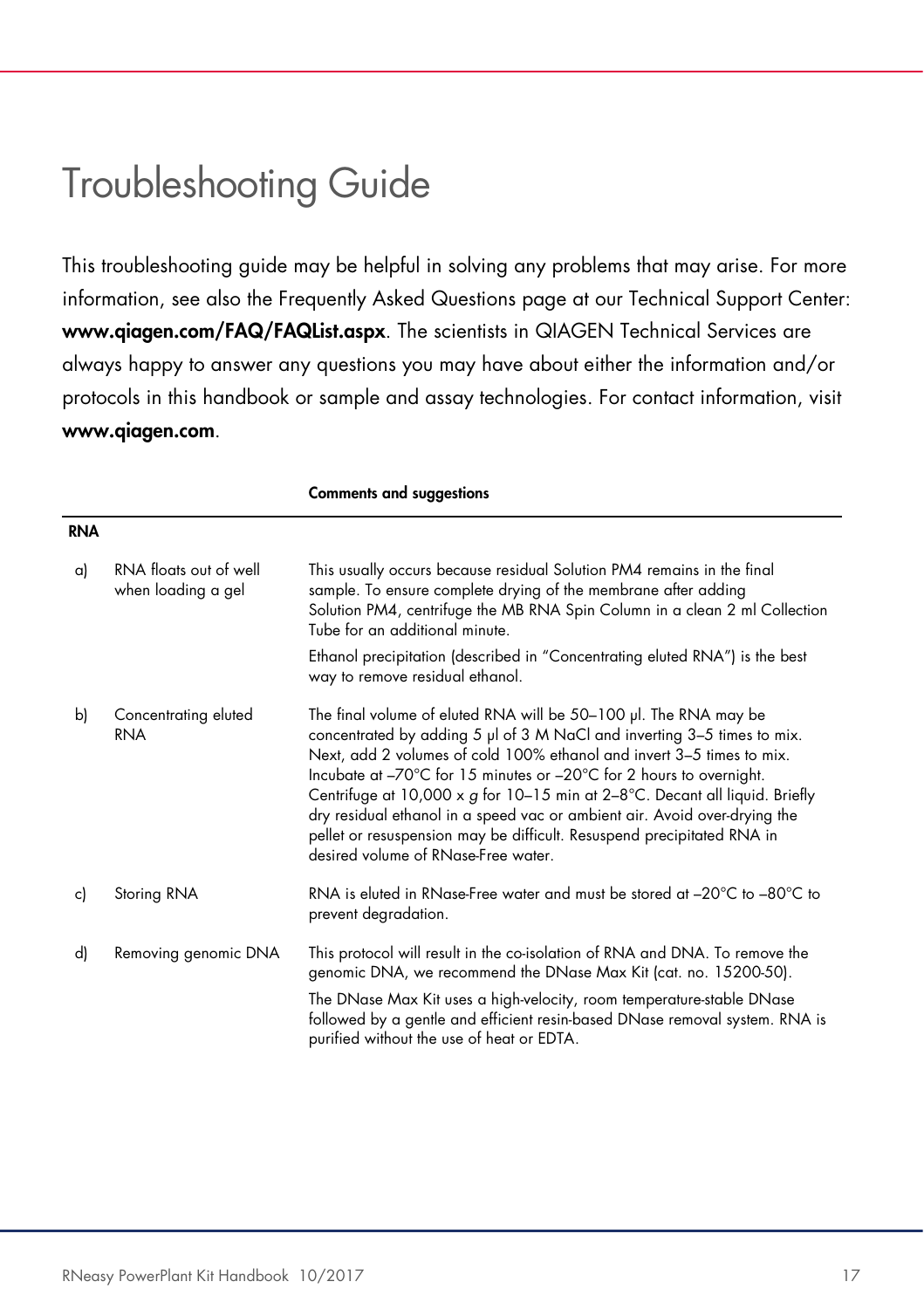#### Comments and suggestions

#### Sample processing

| a) | Preparing plant tissue               | Before placing samples into PowerBead Tubes we recommend cutting the<br>plant material into smaller pieces, which will increase the homogenization<br>efficiency.                                                                                                                                                                                                                                                                                |
|----|--------------------------------------|--------------------------------------------------------------------------------------------------------------------------------------------------------------------------------------------------------------------------------------------------------------------------------------------------------------------------------------------------------------------------------------------------------------------------------------------------|
|    |                                      | Young and fresh tissues are ideal for isolating the maximum amount of<br>high-quality RNA. The polyphenolic content of plant material increases with<br>age, and the quality of RNA is affected by compounds extracted along with<br>nucleic acids, particularly polyphenols and their quinone oxidation products,<br>and polymeric carbohydrates from the cell wall and middle lamella.                                                         |
|    |                                      | During the homogenization process, cells are disrupted, which leads to the<br>oxidation of phenolic compounds. These compounds can interact irreversibly<br>with proteins and nucleic acids, and inhibit the translational activity of RNA<br>and interfere with the quantitation of total DNA and RNA by UV absorption.<br>Therefore, it is essential to consider the age and type of plant tissues<br>processed before starting RNA isolation. |
| b) | Amount of plant tissue to<br>process | We recommend using up to 50 mg of fresh or frozen tissue samples as<br>starting material. Exceeding 50 mg may reduce the efficiency of the kit and<br>may result in problems such as increased genomic DNA contamination or<br>clogging of the MB RNA Spin Column filters.                                                                                                                                                                       |
|    |                                      | If working with dehydrated or freeze-dried samples, begin with 25 mg of<br>tissue.                                                                                                                                                                                                                                                                                                                                                               |
| c) | Processing frozen plant<br>tissue    | If working with frozen samples and using a mortar and pestle, the tissue<br>should never be allowed to thaw during maceration and should be completely<br>crushed to a fine powder in a mortar and pestle that is compatible with liquid<br>nitrogen before transferring to a PowerBead Tube.                                                                                                                                                    |
|    |                                      | Resuspend the powdered material in Solution MBL/B-ME to ensure that cells<br>are fully lysed, proteins denatured and nucleic acids are available for<br>isolation and purification.                                                                                                                                                                                                                                                              |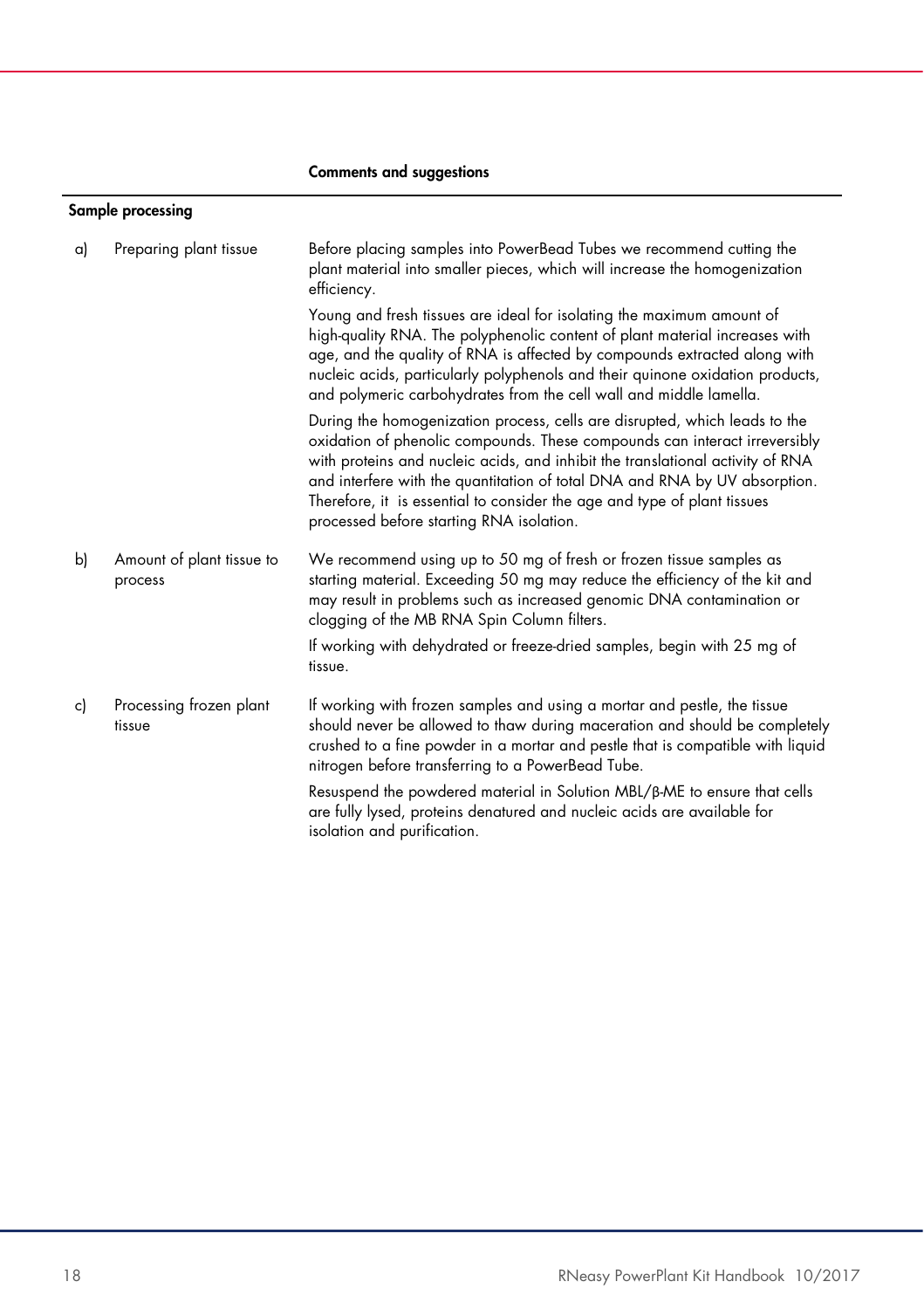## Appendix A: Formaldehyde Agarose Gel Electrophoresis

#### Solutions needed:

- 10x formaldehyde agarose gel buffer
	- 200 mM 3-[N-morpholino] propanesulfonic acid (MOPS) (free acid)
	- 50 mM sodium acetate
	- 10 mM EDTA
	- Sodium hydroxide to adjust pH to 7.0
- 1x formaldehyde agarose gel buffer (1L)
	- 100 ml 10x formaldehyde agarose gel buffer
	- 20 ml 37% formaldehyde
	- 880 ml DEPC-treated water
- 5x RNA loading dye
	- 16 μl saturated aqueous Bromophenol Blue solution
	- 80 μl 0.5 M EDTA (pH 8.0)
	- 720 μl 37% formaldehyde
	- 2 ml 100% glycerol
	- 3084 μl formamide
	- 4 ml 10x formaldehyde agarose gel buffer

#### Preparing formaldehyde agarose gel

Prepare the formaldehyde agarose gel (1.2% in 100 ml) by mixing 1.2 g agarose, 10 ml of 10x formaldehyde agarose gel buffer and 90 ml DEPC-treated water.

Heat the mixture in a microwave oven to melt the agarose. Cool to 65°C in a water bath. Add 1.8 ml of 37% formaldehyde and 2 μl of 5 mg/ml ethidium bromide. Swirl to mix and pour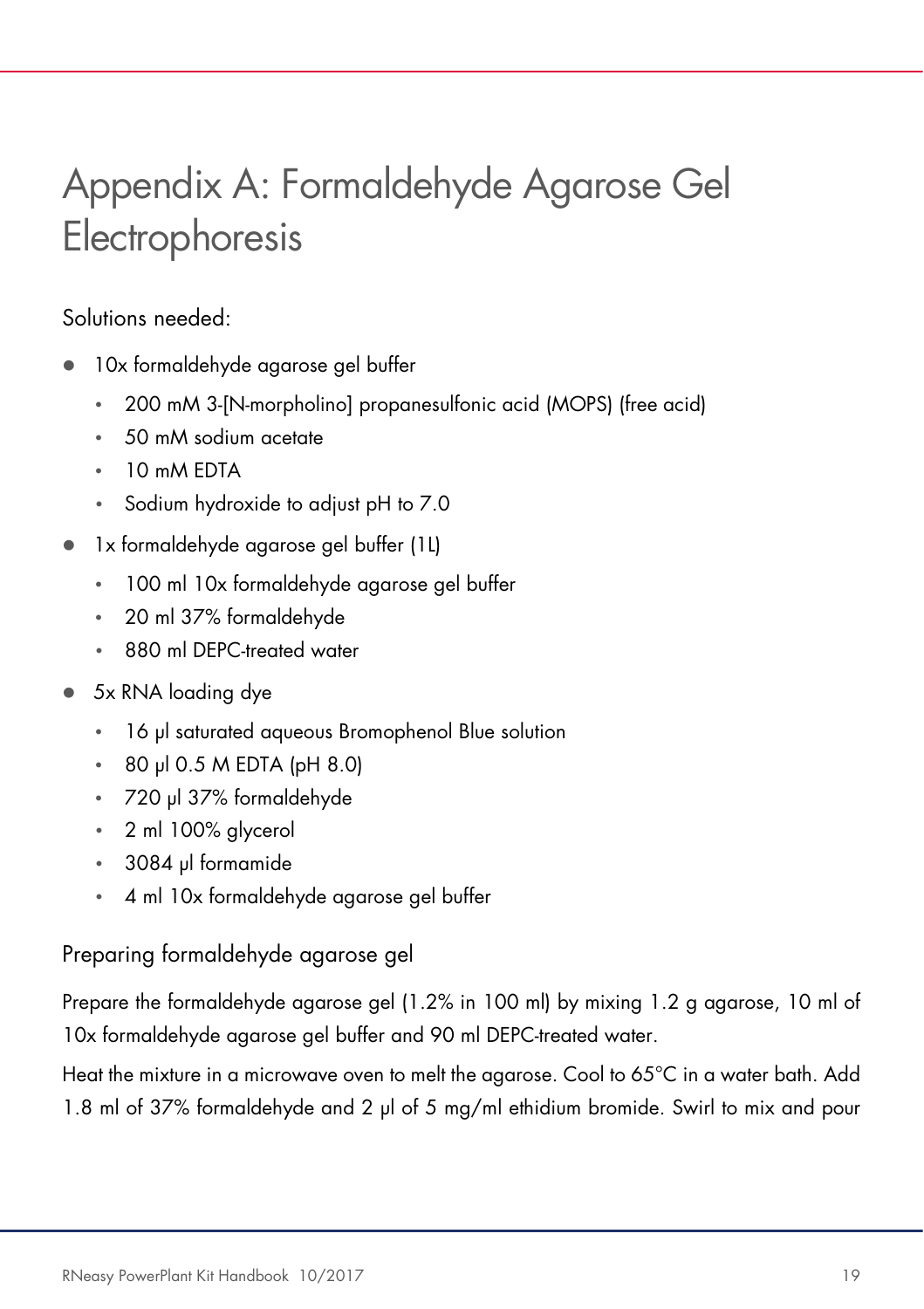into a gel box. The gel must be pre-run for 30 minutes in 1x formaldehyde agarose gel buffer before loading the samples.

#### RNA sample preparation

The eluted RNA samples must be denatured before running on a formaldehyde agarose gel. Add 1 volume of 5x RNA loading dye for each 4 volumes of RNA sample (e.g., 2 μl of 5x RNA loading dye for each 8 μl of RNA sample).

Mix the samples and briefly centrifuge to collect them at the bottom of the tube.

Incubate at 65°C for 3–5 minutes, then chill on ice and load in the formaldehyde agarose gel. Run the gel at 5–7 V/cm in 1x formaldehyde agarose gel buffer.

#### References

- 1. Beintema, J.J., Campagne, R.N. and Gruber, M. (1973) Rat pancreatic ribonuclease. I. Isolation and properties. Biochimica et Biophysica Acta 310, 148–160.
- 2. Kaplan, B.B., Bernstein, S.L. and Gioio, A.E. (1979) An improved method for the rapid isolation of brain ribonucleic acid. Biochemical Journal 183, 181–184.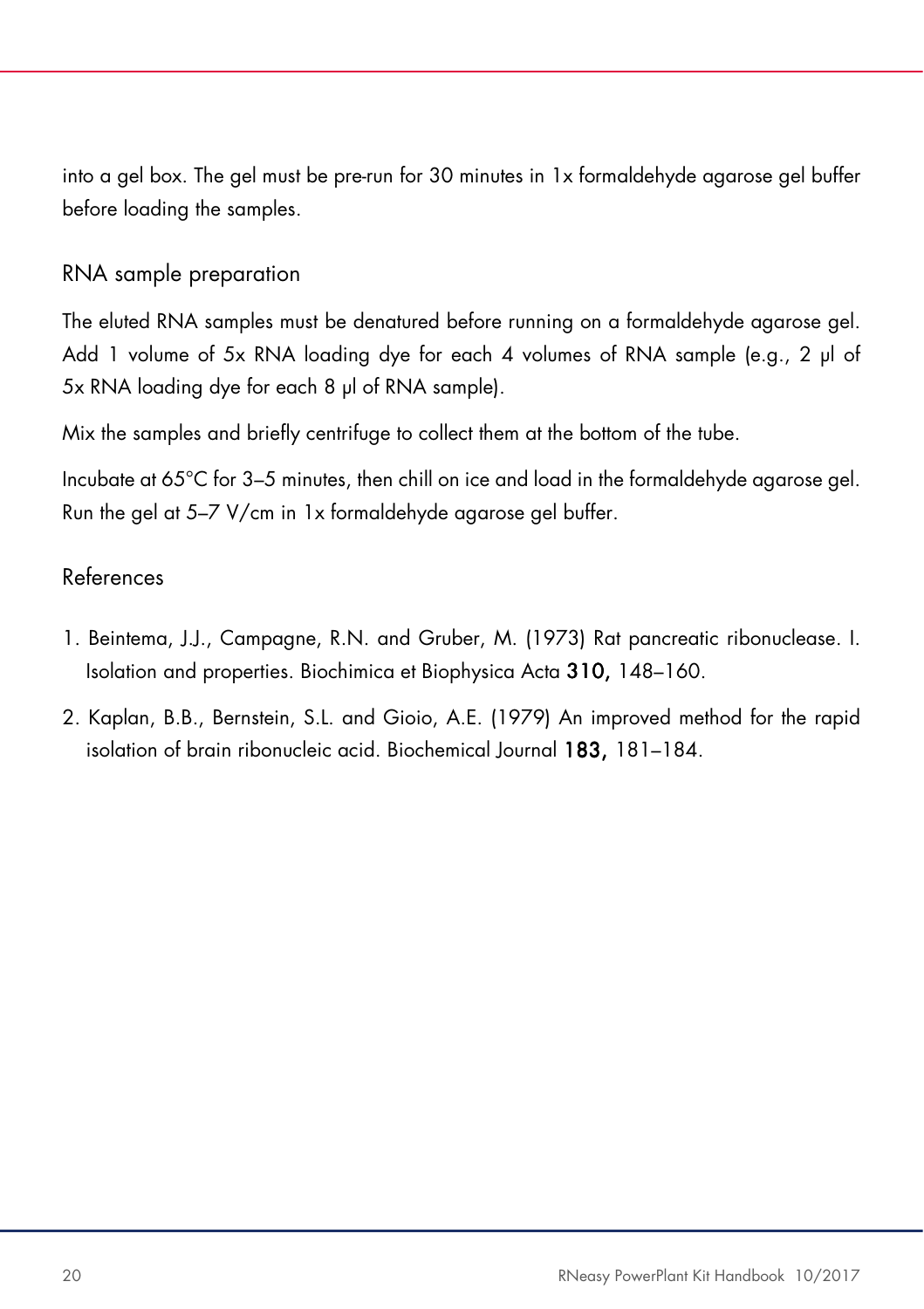### Ordering Information

| Product                                   | <b>Contents</b>                                                                                                                                                    | Cat. no.    |
|-------------------------------------------|--------------------------------------------------------------------------------------------------------------------------------------------------------------------|-------------|
| RNeasy PowerPlant Kit (50)                | For 50 preps: Isolation of total RNA<br>from plant and seed samples,<br>including those high in polyphenols<br>and polysaccharides                                 | 13500-50    |
| <b>Related products</b>                   |                                                                                                                                                                    |             |
| DNase Max Kit (384)                       | For 384 preps: Removal of genomic<br>DNA contamination in RNA<br>preparations using a high-activity<br>DNase I enzyme and a highly<br>specific DNase removal resin | 15200-50    |
| DNeasy® PowerPlant Pro Kit (50)           | For 50 preps: Isolation of genomic<br>DNA from plant and seed samples,<br>removes polyphenolics and<br>polysaccharides                                             | 13400-50    |
| DNeasy PowerPlant Pro HTP 96<br>Kit (384) | 384 preps: High-throughput isolation<br>of genomic DNA from plant and<br>seed samples                                                                              | 13496-4     |
| Vortex Adapter                            | For vortexing 1.7 ml or 2 ml tubes<br>using the Vortex-Genie 2 Vortex                                                                                              | 13000-V1-24 |
| Powerlyzer 24 Homogenizer                 | For complete lysis and<br>homogenization of any biological<br>sample                                                                                               | 13155       |

For up-to-date licensing information and product-specific disclaimers, see the respective QIAGEN kit handbook or user manual. QIAGEN kit handbooks and user manuals are available at www.qiagen.com or can be requested from QIAGEN Technical Services or your local distributor.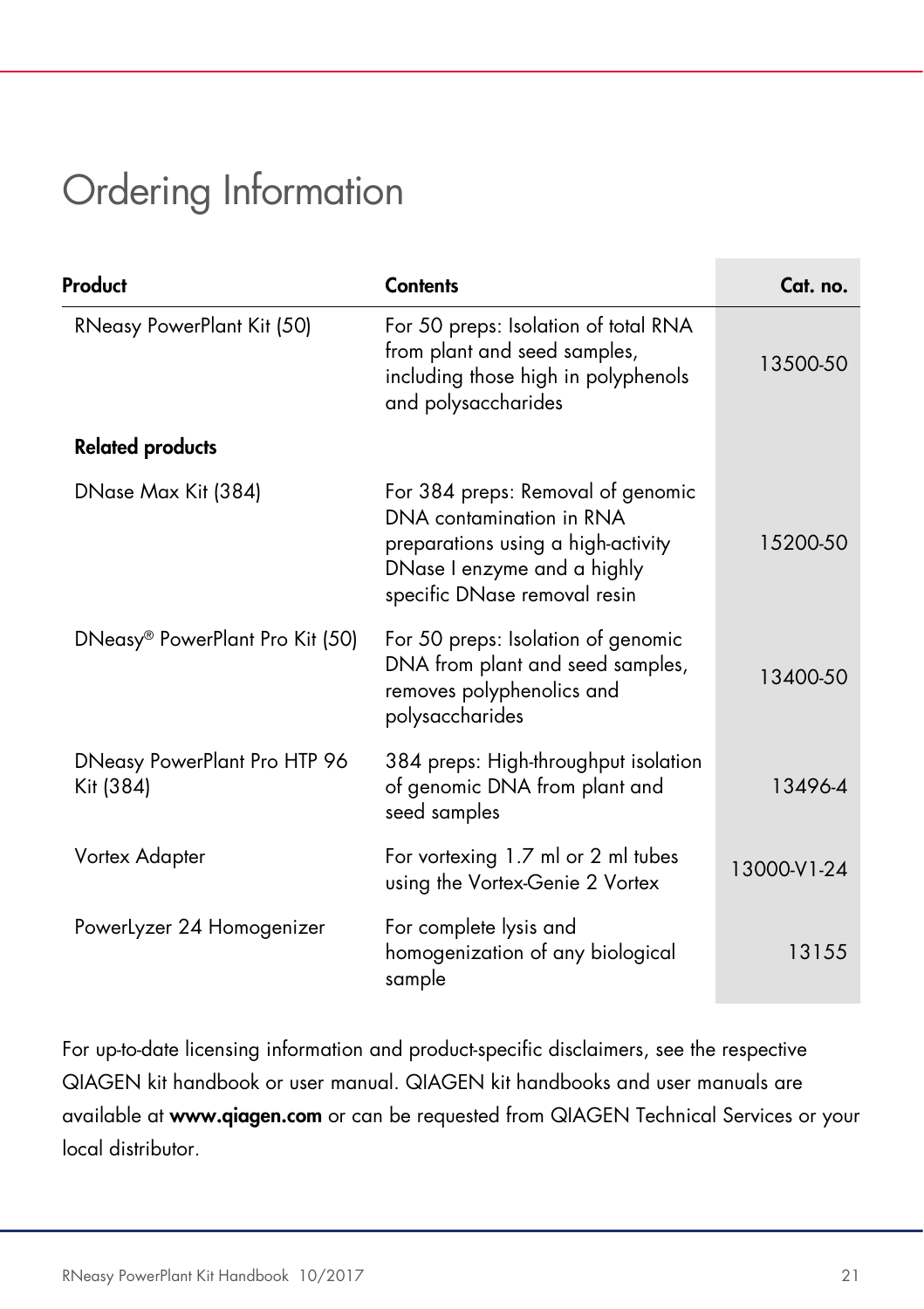**Notes**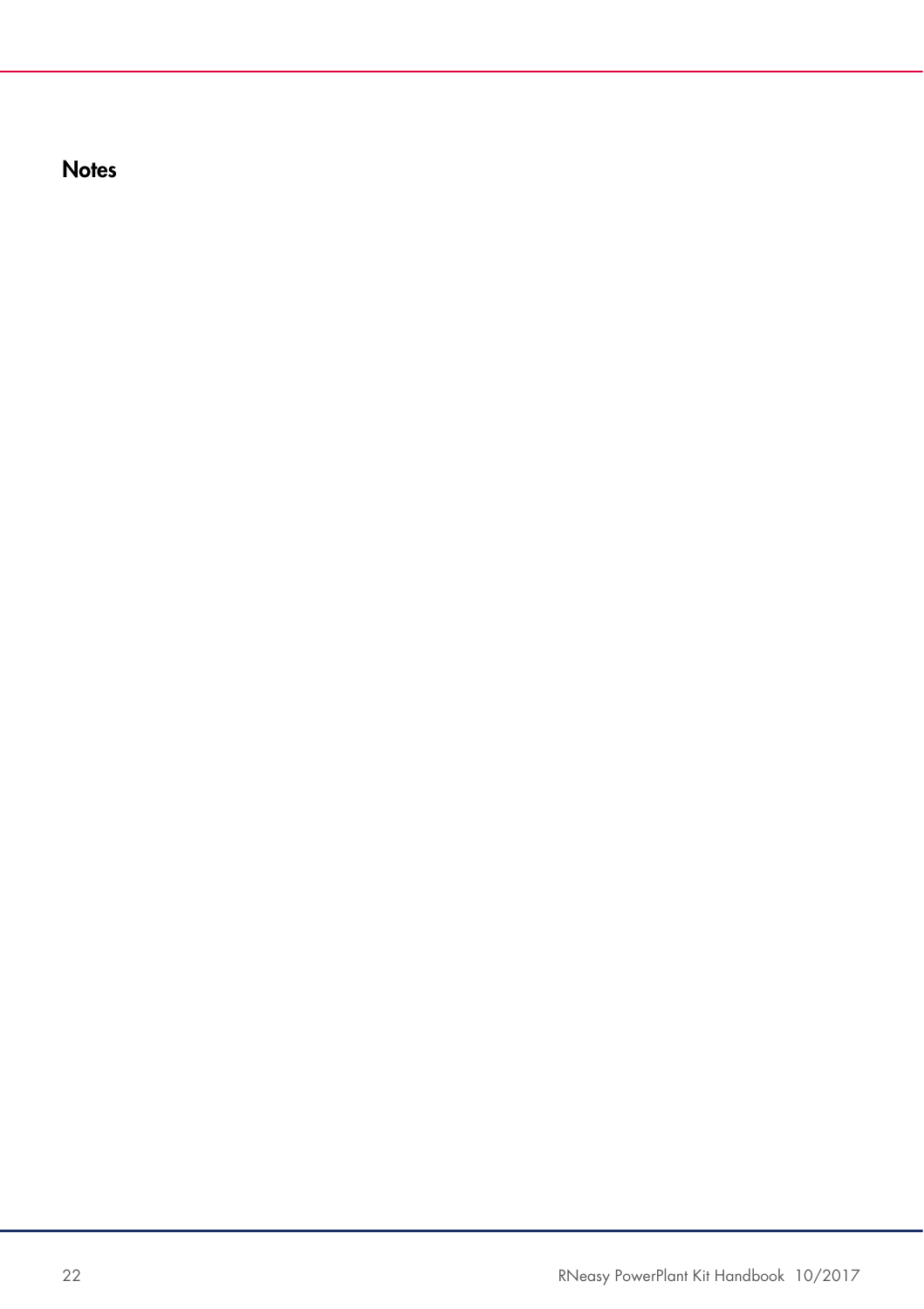Trademarks: QIAGEN®, Sample to Insight®, DNeasy®, RNeasy®, Inhibitor Removal Technology®, PowerPlant®, PowerLyzer® (QIAGEN Group), Precellys® (Bertin Instruments), FastPrep® (MP Biomedicals), Vortex-Genie® (Scientific Industries). Registered names, trademarks, etc. used in this document, even when not specifically marked as such, are not to be considered unprotected by law.

#### Limited License Agreement for RNeasy PowerPlant Kit

Use of this product signifies the agreement of any purchaser or user of the product to the following terms:

- 1. The product may be used solely in accordance with the protocols provided with the product and this handbook and for use with components contained in the kit only. QIAGEN grants no license under any of its intellectual property to use or incorporate the enclosed components of this kit with any components not included within this kit except as described in the protocols provided with the product, this handbook, and additional protocols available at www.qiagen.com. Some of these additional protocols have been provided by QIAGEN users for QIAGEN users. These protocols have not been thoroughly tested or optimized by QIAGEN. QIAGEN neither guarantees them nor warrants that they do not infringe the rights of third-parties.
- 2. Other than expressly stated licenses, QIAGEN makes no warranty that this kit and/or its use(s) do not infringe the rights of third-parties.
- 3. This kit and its components are licensed for one-time use and may not be reused, refurbished, or resold.
- 4. QIAGEN specifically disclaims any other licenses, expressed or implied other than those expressly stated.
- 5. The purchaser and user of the kit agree not to take or permit anyone else to take any steps that could lead to or facilitate any acts prohibited above. QIAGEN may<br>enforce the prohibitions of this Limited License Agreeme to enforce this Limited License Agreement or any of its intellectual property rights relating to the kit and/or its components.

For updated license terms, see www.qiagen.com

HB-2264-001 © 2017 QIAGEN, all rights reserved.